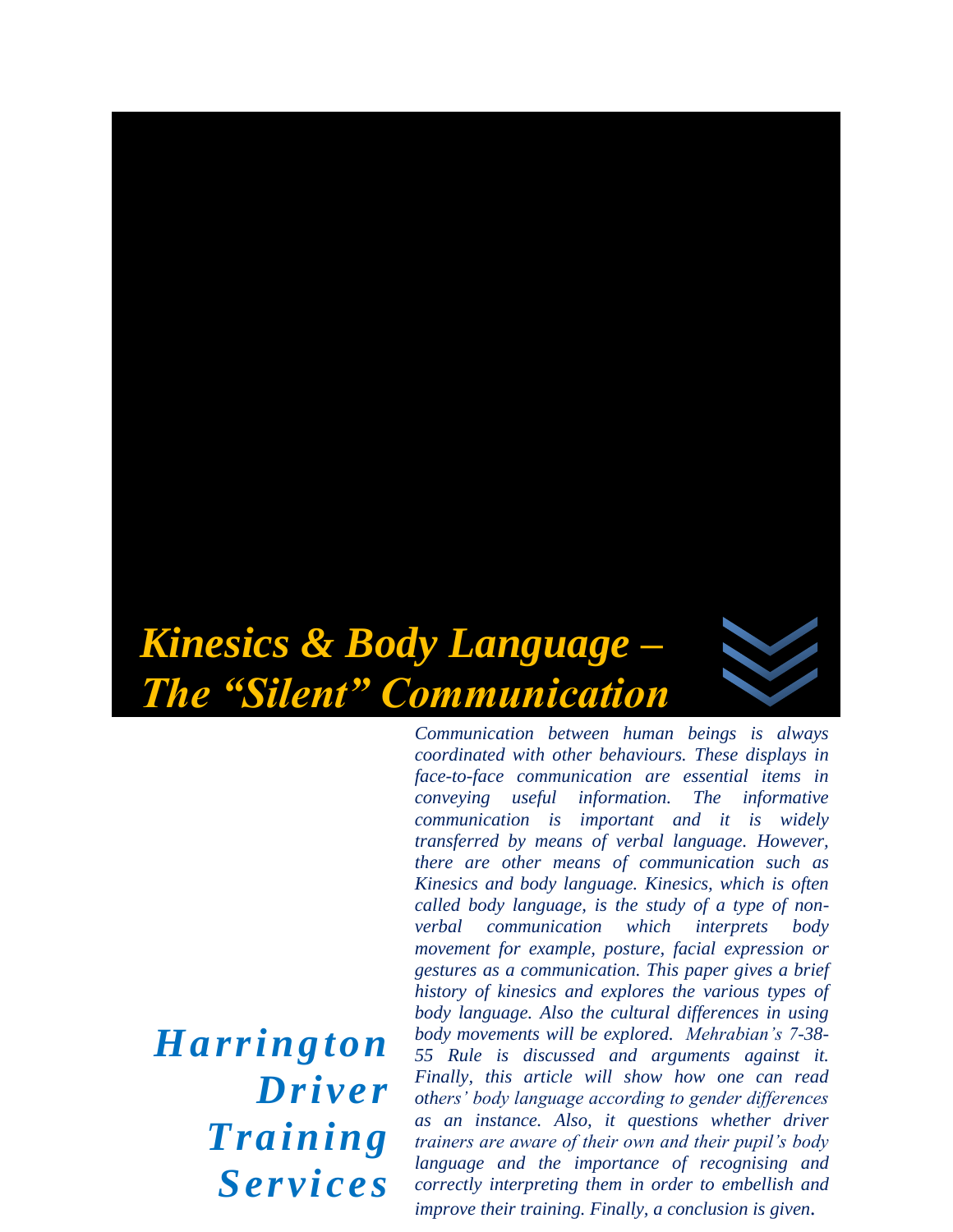*Kinesics & Body Language – The "Silent"*

# *Communication*

 *Tom Harrington LL B F Inst. MTD (April 2020)*

*"The world is a giddy montage of vivid gestures – traffic police, street vendors, expressway drivers, teachers, and children in playgrounds, athletes with their exuberant hugging and clenched fists and high fives. People all over the world use their hands, heads and bodies to communicate expressively <i>Roger A. Axtell* <sup>1</sup>

#### *Introduction*

l

n his play Troilus and Cressida, Shakespeare said: *"There's language in her eye, her cheek, her lip". <sup>2</sup>* Even as far back as the late 1500s, it appears that the Bard of Avon was conversant with body language or nonverbal behaviour as In his play Troilus and Cressida, Shakespeare said: "There's language in her eye, her cheek, her lip".<sup>2</sup> Even as far back as the late 1500s, it appears that the Bard of Avon was conversant with body language or nonverbal 'body language', has grown rapidly in recent years because in this fast-paced and time-poor world we're constantly judged on first impressions. People are making snap decisions as to whether they trust us, like us, want to work with us, have a love affair with us – and much more. As research continually points out, words alone don't provide the whole picture. It is in the nature of the human condition that we communicate more through the body than merely through language. Every day we constantly have to interpret what another person's body language is telling us – as well as controlling our own to create the right impression. Two-way traffic! You may have come across the oft-cited study in the 1970s which concluded that more than 90 per cent of meaning in any interaction is derived from non-verbal cues – the manner in which your body 'talks' and also the way that you say things (vocal) – and just a mere seven per cent from the words you actually speak. We can play around with the actual figures of course, but the fundamental point is that the overwhelming meaning of a message, when communicating with others, comes from an unconscious display of the 'silent' language; that either reinforces or detracts from the words being used. Research has shown that the most successful people, in all walks of life, are 'intuitive' in deciphering these signals. So, why do teachers and driver trainers need to pay attention to their body language?

<sup>&</sup>lt;sup>1</sup> An Analysis of Kinesics: A 'Forgotten' Language to Facilitate Comprehension of Speaking procedure Text at  *English Teaching and Learning in College Students.* (A Mini-Research of Sociolinguistics Study). academia.edu 2 *The Illustrated Stratford Shakespeare.* (1982) Chancellor Press. 81, Fulham Road, London SW3 6 RB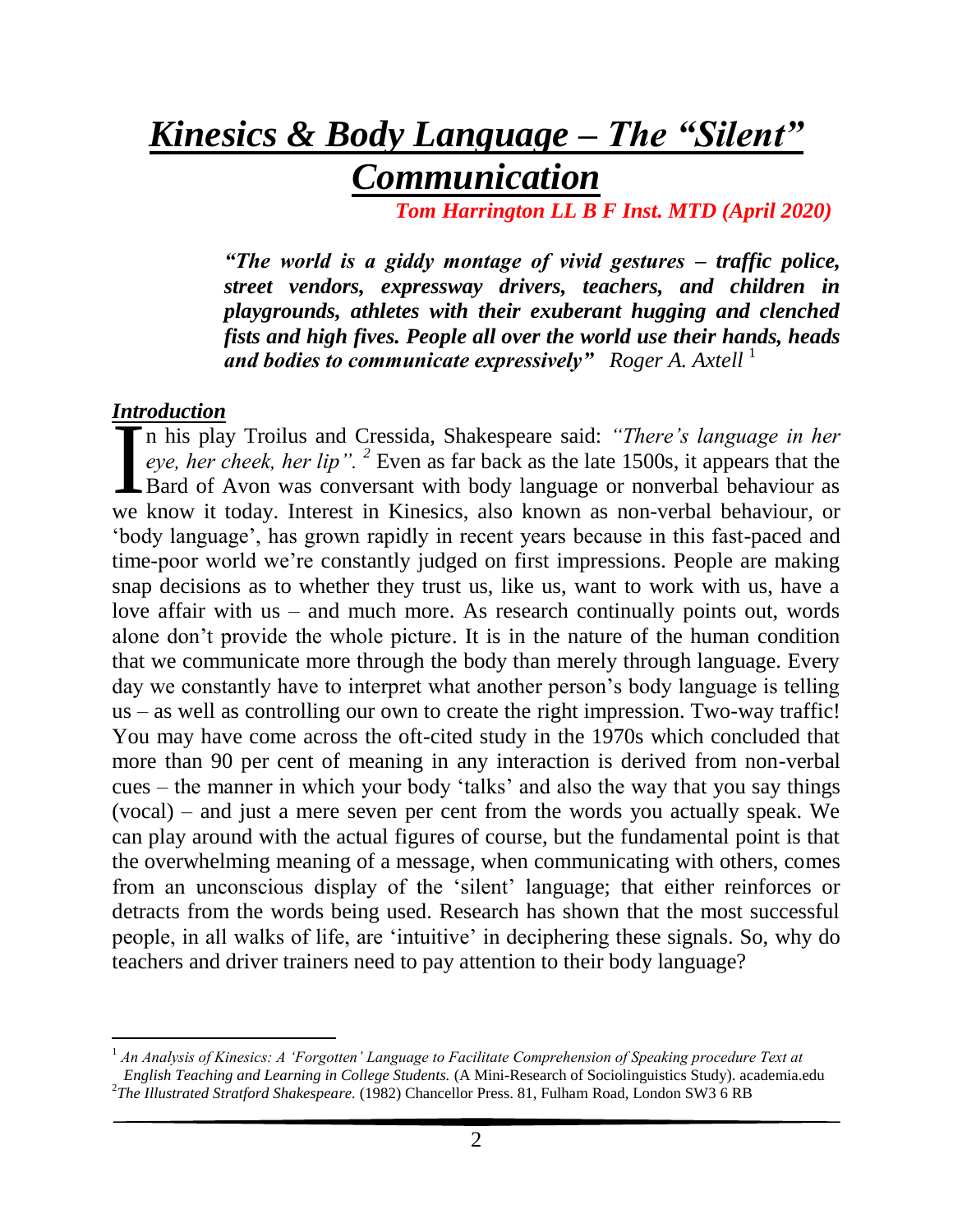Simply, because it is what make students and pupils respond to their teaching/training and their output. Research has shown that students do not respond to the content of the lesson if the way of presenting it is poor. Effective teaching occurs when the teacher/trainer knows how to convey enthusiasm and send out positive body signals.

# *How Do We Meet and Greet People?*

Enthusiastic teachers/trainers use a wide range of facial expressions, intonation and gestures to convey interest and excitement of the subject matter. But, what does our body language say when initially meeting and then teaching pupils to drive? Initially, how do we meet and greet them. Is our handshake a bone crusher or a finger squeeze? Giving someone a 'death grip' will signal to them that you are a bully or overcompensating for something. So, take care not to crush your client's hand though. A nice firm handshake will give you instant credibility while a weak or limp handshake will make you appear fragile. A firm handshake has long been recommended in the business world as a way to make a good first impression, and the greeting is thought to date back to ancient times as a way of showing a stranger you had no weapons. <sup>3</sup> Do driver trainers notice the non-verbal communication (NVC) through sending and receiving wordless messages? Such messages can be communicated through gesture; body language or posture; facial expression and eye contact and object communication such as clothing and hairstyles. Specifically, this paper will outline the use of gestures, head movements and posture, eye contact and facial expressions and non-verbal communications as they relate to the driver trainer and others. This article is an expanded version of a similar article - *Body Language & the Driving Instructor* published in September 2019 - and is just shy of 8,870 words - 23 pages. As kinesics and body language is vast subject ergo; only a summa is given in this paper.

# *In The Beginning*

Everyone knows someone who can walk into a room full of people and within minutes give an accurate description about the relationships between these people and what they're feeling. The ability to read a person's attitudes and thoughts by their behaviour was the original communication system used by humans before spoken language evolved. Before radio was invented, most communication was done in writing, through books, letters and newspapers, which meant that ugly politicians and poor speakers such as Abraham Lincoln could be successful if they persisted long enough and wrote good print copy.

 $\overline{a}$ <sup>3</sup> Ramadas, Nidhin. "Handshake" Beckham Institute. Retrieved 13 September 2016. en.wikipedia.org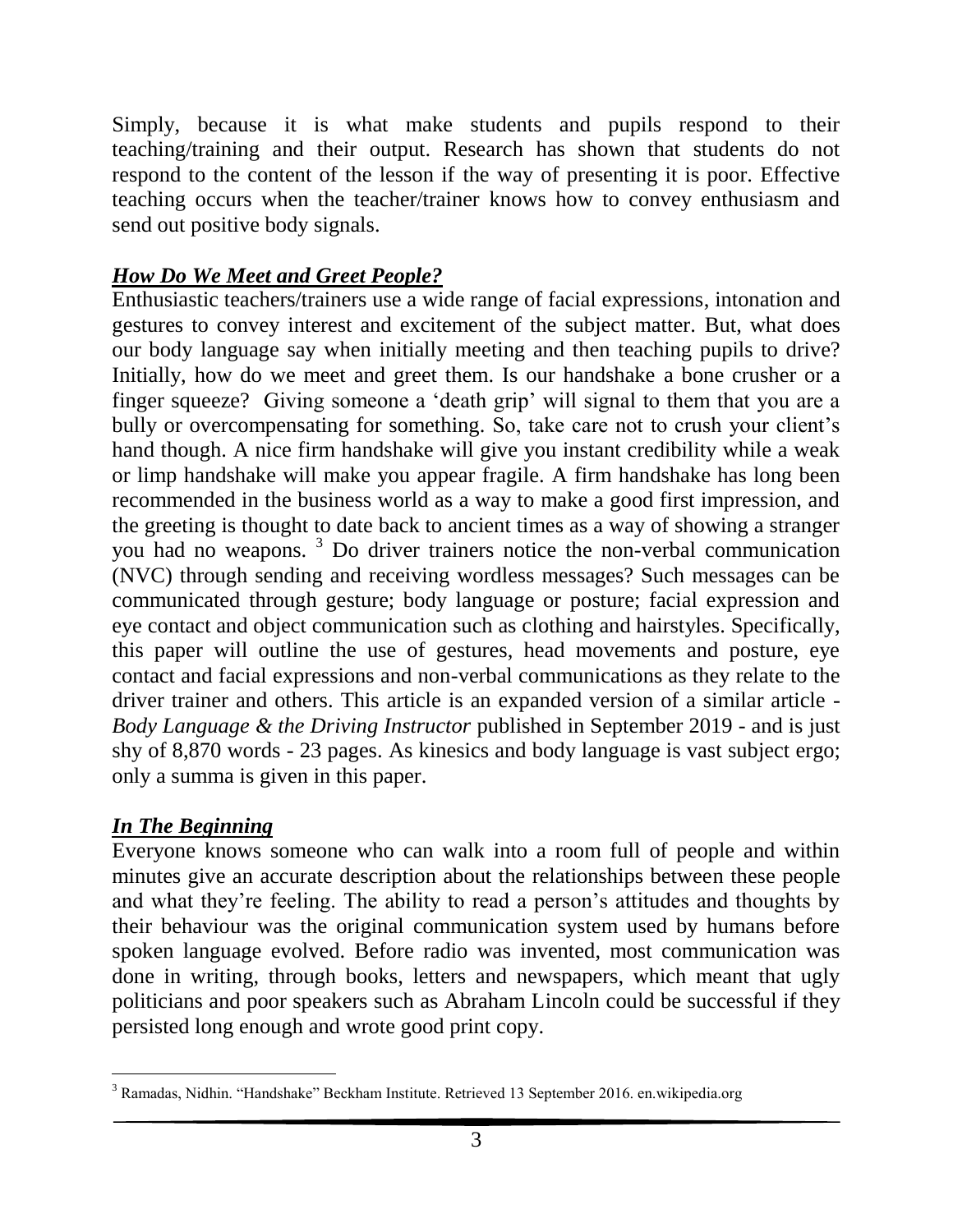The radio gave openings to people who had a good command of the spoken word like Winston Churchill, who spoke wonderfully, but may have struggled to achieve as much in today's more visual era. Readers who are old enough will remember silent-movie actors like Charlie Chaplin, Buster Keaton, "Fatty" Arbuckle, Lon Chaney, Harold Lloyd, Greta Garbo, Douglas Fairbanks, Rudolph Valentino and others who were the pioneers of body language skills, as this was the only means of communication available on the screen. Each actor's skill was classed as good or bad by the extent to which he could use gestures and body signals to communicate to the audience. When talking films came into vogue and less emphasis was placed on the nonverbal aspects of acting, many silent-movie actors faded into obscurity and only those with good verbal and nonverbal skills survived. 4

# *'All the World's a Stage'*

Actors have to be masters of kinesics and body language in order to convince us to believe in the role they are playing while at the same time helping us to 'suspend our disbelief' (since it's not real life) so that we can engage with and put our own emotions into the performance. When we see mannerisms and gestures that ring true to a particular emotion, or what's being said or felt, we unconsciously accept the 'message' and go along with the make-believe – good acting! Since we're all acting out certain 'roles' in everyday life, both in our personal lives and especially at work, body language is the way in which our bodies communicate our own or a 'character's' attitudes. There's nothing 'false' about it – as Shakespeare tells us in *'As You Like It'*: 5

> *All the world's a stage, And all the men and women merely players; They have their exits and their entrances; And one man in his time plays many parts.*

## *History of the Study of Nonverbal Communication*

The use of body language goes back to prehistory and indeed pre-language times. After all, when we didn't know how to communicate verbally, all we had was to communicate with non-verbal signals. Some signals are universal.

 $\overline{a}$ <sup>4</sup> Allan & Barbara Pease (September 24 2006) *The Definitive Book of Body Language.* The New York Times. nytimes.com

<sup>&</sup>lt;sup>5</sup> "As You Like It", a five-act comedy by William Shakespeare, written and performed about 1598-1600 and first published in the first folio of 1623. Shakespeare based the play on *Rosalynde* (1590), a prose romance by Thomas Lodge. The play is considered to be one of Shakespeare's "great" or "middle" comedies.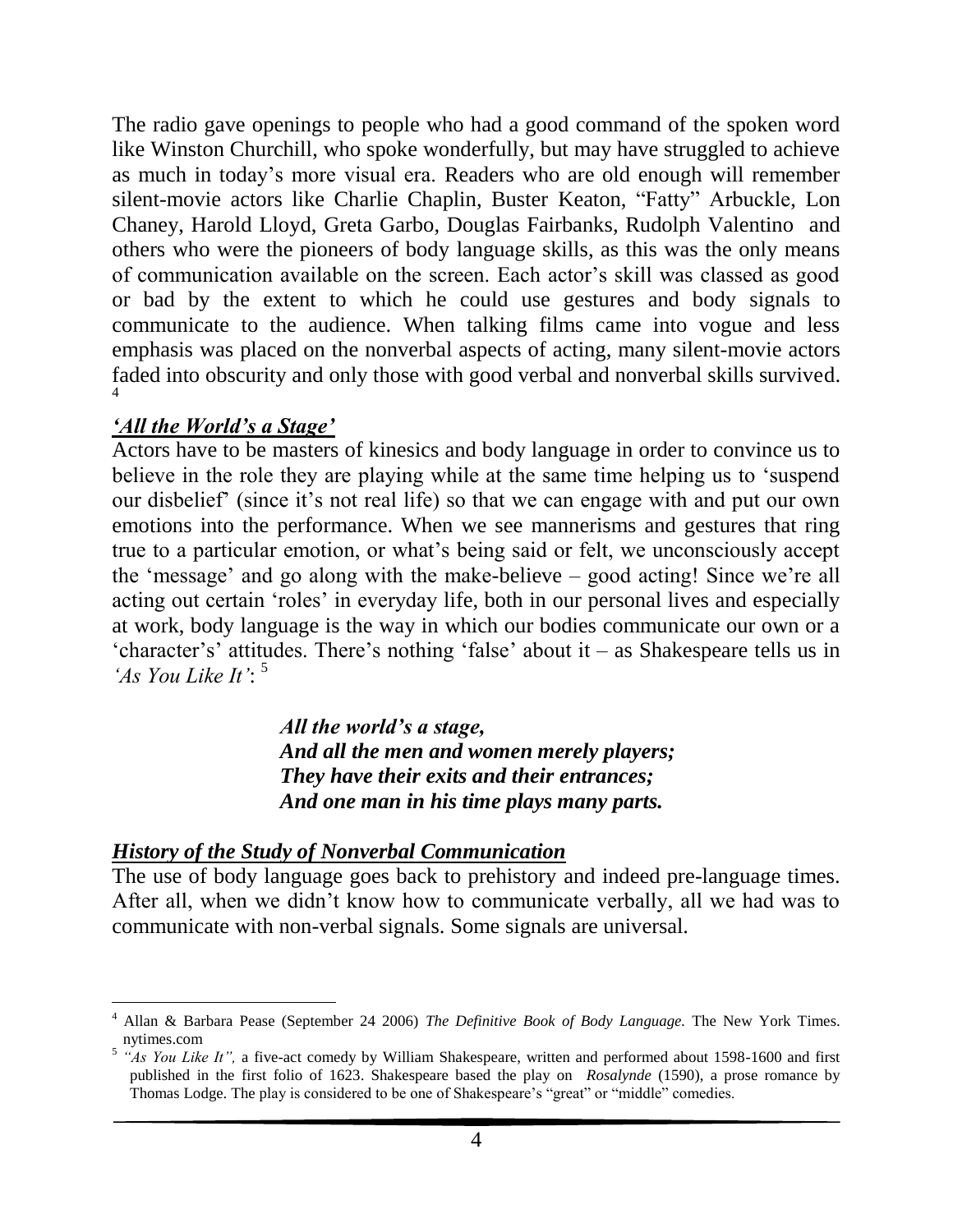Everyone around the world understands that smiling suggests happiness, satisfaction or when you want to show that you don't mean any harm. Crying is normally taken for sadness or pain*. (Or sometimes happiness. Ed.)* How come these facial expressions are universal? How come we can understand each other through body language? There are indeed some cultural differences, but there are also many similarities. Despite various racial differences in body shape and colour around the world, there is still a lot of similarity among humans which directly leads to comparable uses for body language. Why are we the same? The answer lies in significant breakthroughs and research carried out in the last decade, in particular in the field of genetics. *(Wade 2007)*. <sup>6</sup> Nonverbal communication plays an important role in human social interaction. In this regard, *Abercrombie (1968)* <sup>7</sup> states what is generally taken for granted*. "We speak with our vocal organs but we converse with our entire bodies".* Every facial expression and every gesture contributes to the overall meaning of a statement. Thus, our body language accompanies every speech we make, and even if we do not speak, our nonverbal behaviour constantly transmits information that can be meaningful. Nonverbal communication was studied in greater detail predominantly in the 20th century. The most influential book in the field when it first started to gain attention was *Charles Darwin's The Expression of the Emotions in Man and Animals (1872)* which examined various types of genetically determined behaviour. With his modern approach, *Darwin* was the first to systematically explore and compare the expression of emotions in humans and animal species. He asserted many frequent modes of expressions which are almost universal, meaning that all humans exhibit some natural or innate expressions, regardless of culture. This was later confirmed by the findings of *Ekman*, Sorenson and Friesen (1969)<sup>8</sup> in their 1969 article *Pan-Cultural Elements in Facial Displays of Emotion,* who found that people of vastly different cultures interpreted facial expressions of emotion in the same way. Since every culture uses the same basic facial expressions to express emotions, it is suggested that they are innate.

#### *Six Universally Recognizable Emotions*

 $\overline{a}$ 

Psychologists studied facial expressions at the beginning of the 20th century and considered that there are six universally recognizable emotions: happiness, sadness, surprise, fear, disgust and anger.

<sup>6</sup> Wade, N. (2007) *"Before the dawn: Recovering the Lost History of Our Ancestors".* Gerald Duckworth & Co. skillsconverged.com (last accessed 16 April 2020).

<sup>7</sup> Carola Surkamp (2014) *Nonverbal communication: Why we need it in foreign language teaching and how we can foster it with drama activities.* research.ucc.ie

<sup>8</sup> Ekman, Paul.*et al* (1969) *Pan- cultural elements in facial displays of emotion.* Science 164 (3875): 86-88.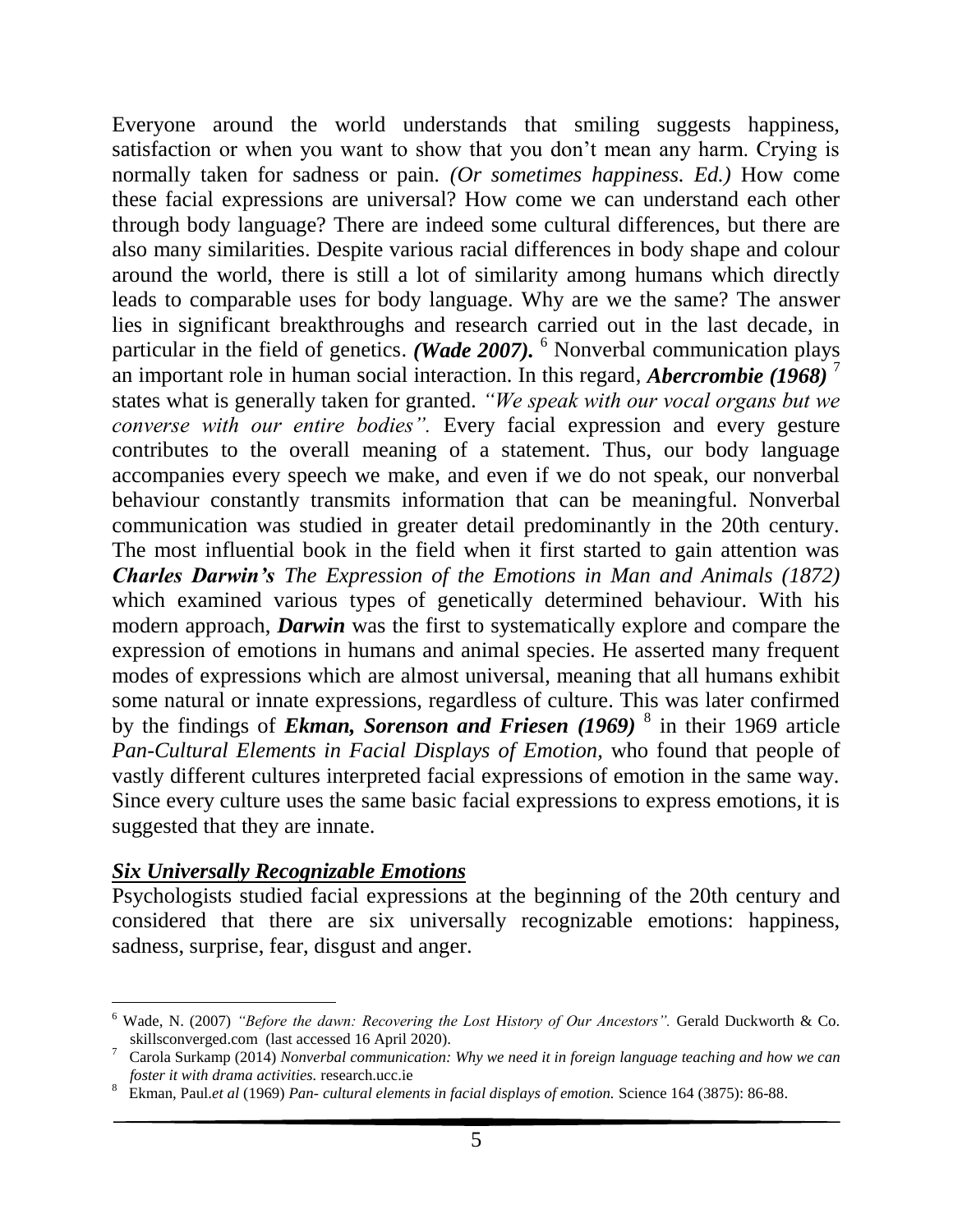- *Happiness* raising and lowering of the mouth corners, cheeks raised and muscles around the eyes tightened.
- *Sadness* Lowering of the mouth corners, and raising the inner portion of the brows.
- *Surprise* Arching of the eyebrows, eyelids pulled up, and sclera <sup>9</sup> exposed, mouth open.
- *Fear* brows arched and pulled together, eyes wide open, mouth slightly open.
- *Disgust* Eyebrows lowered, upper lip raised, nose wrinkled, cheeks raised.
- *Anger* brows lowered, eyes bulging and lips pressed firmly.

Kinesics, which is the anthropological term for body language, appeared with the development of paralinguistic studies in 1952 by the American anthropologist Ray Birdwhistell. <sup>10</sup> It basically refers to the study of gestures and facial expressions and other body movements. Linguistics had a major impact on Birdwhistell's research. He considered kinesics to be socially acquired and culture-specific, meaning that there is no universality to kinesics. Although people may not be aware of it, the process of learning kinesics is similar to the process of learning verbal language and can therefore be broken down into smaller elements comparable to units in linguistics. Body language is an old aged science; it was first to appear as Physiognomy, which is the art of discovering temperament and character from the outward appearance. Kinesis (from the Greek work kinesis meaning 'motion') is the systematic study of nonverbal body movement relative to communication. Kinesics is the study of body movement, as such; it is one of several forms of non-verbal behaviour which we unconsciously use on a daily basis.

# *Kinesics*

The term kinesics was coined by Ray Birdwhistell (1952) whose book "*Introduction to Kinesics: An Annotation System for Analysis of Body Motion and Gesture*"<sup>11</sup> published in 1952 marked the introduction of formal research on body motion communication, although anthropologists and descriptive linguists growing interest for the study of nonverbal communication was present from the 1940s. In popular discourse, kinesics is termed 'body language', a term older than kinesics.

 $\overline{a}$ <sup>9</sup> The white outer layer of the eyeball.

<sup>10</sup> Waiflein, Megan. (2013) *"The Progression of the Field of Kinesics". Senior Theses – Anthropology. Paper 3.*  https://ir.library.illionsstate.edu/sta/3

<sup>&</sup>lt;sup>11</sup> Ray L. Birdwhistell (1918-1994). University of Louisville. Washington DC Dept. of State. Foreign Service Institute. 1952.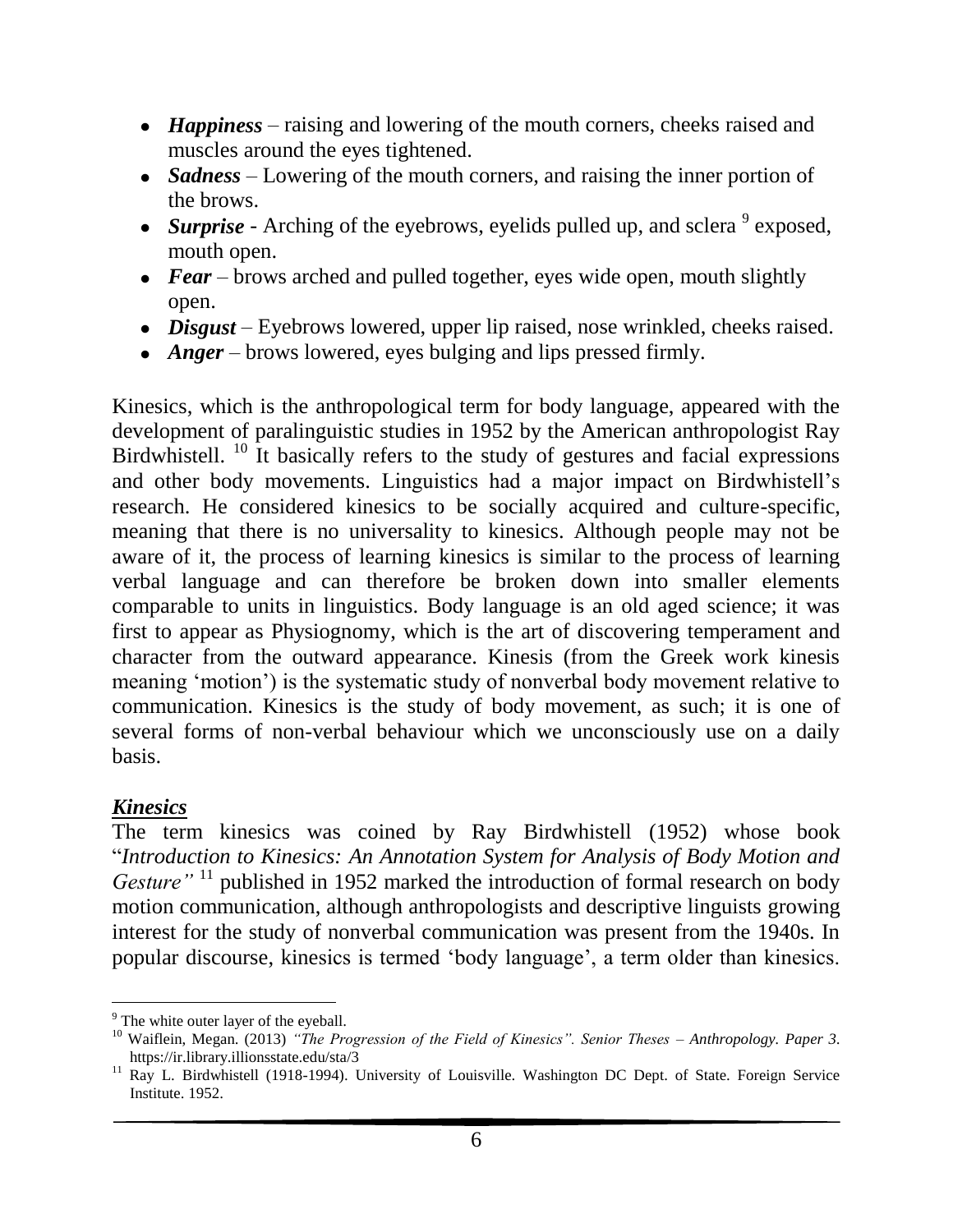(Merriam-Webster Dictionary notes its first known use in 1885) but not used by Birdwhistell since the definition of 'language' only partially corresponds to the meaning conveyed by the body. Kinesics is the interpretation of body language such as facial expressions and gestures - or, more formally, non-verbal behaviour related to movement, either of any part of the body or the body as a whole. Eyecontact is another major aspect of facial communication and it serves many purposes.

## *Definition of Kinesics, and Body Language*

Although body language is an important part of communication, most of it happens without conscious awareness. Body language mustn't be confused with sign language, as sign languages are full languages like spoken languages and have their own complex grammar systems. The term nonverbal communication refers to a type of communication that conveys information not with words, but with other means. Our clothes, accessories, facial expressions, gestures, physical contact (haptics), body movement (kinesics), distancing, voice quality and tone all provide information to the listener  $^{12}$  Whereas words are under our conscious control, that is rarely the case with nonverbal behaviour meaning that our nonverbal communication is often more sincere than our verbal one. One of the aspects of nonverbal communication is kinesics. Kinesics, which is often called body language in the popular vernacular, is the study of a type of nonverbal communication which interprets body movement (posture, gestures, facial expression) as communication. Body language is also defined as a type of nonverbal communication in which the body itself, as opposed to words, conveys information. Although the terms are often used interchangeably, there is some difference between them. Most notably, body language fails to meet the linguistic criteria of a language – the meaning of body movement depends heavily on context, situation, surroundings, and personality. This term implies universality to the meaning of body movement, when in reality it can be interpreted in multiple ways, always in combination with the verbal element of communication. Although kinesics is a more accurate term, body language is an older and far more widely used one. Since kinesics is still a relatively obscure term, to ensure clarity, both were used in the title of this paper. The term kinesics is used throughout this text, and the term body language is used when the body movement's similarity to that of verbal language is being highlighted.

 $\overline{a}$ <sup>12</sup> (Navarro Joe, 2010). Stonam Tijelo Govori. Zajreb: Moziak. Knjiga.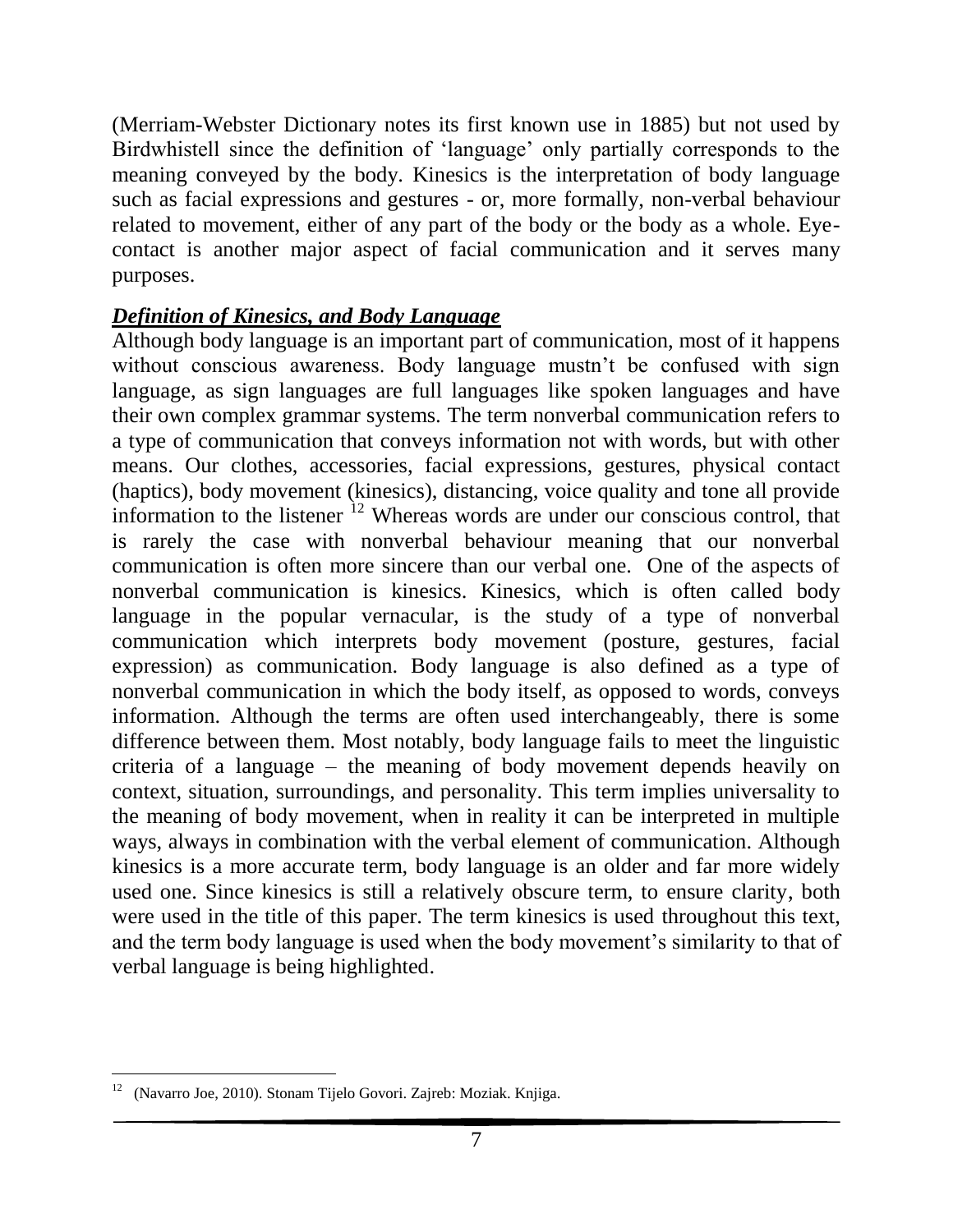# *Kinesics Often Called Body Language*

Anthropologists began to take serious interest in nonverbal communication through gestures, postures, and facial expressions in the 1940s. It is believed, however, that the publication of Ray Birdwhistell's 1952 book *Introduction to Kinesics* marked the beginning of formal research into what we know familiarly as "body language." Over 50 years later, the results of kinesics are deeply entrenched in our culture, giving us a whole new language with which to interpret everyday encounters and interaction.<sup>13</sup> Kinesics, which is often called body language, is the study of a type of non-verbal communication which interprets body movement for example, posture, facial expression or gestures as a communication. There are many others such as the way we stand or sit any swaying or other movements, gestures with arms or hands, eye contact or lack thereof, breathing rate, swallowing or coughing and blushing or fidgeting. In everyday encounters people use all means at their disposal to communicate. Body language exists in both animals and humans. It is largely unconscious and it can't be (effectively) faked. Body language messages exist independently of speech communication. Whether you're speaking or not, body language communication is still happening.<sup>14</sup> Words are a very practical means of communication and are primarily used for conveying facts, descriptions, and explanations. During a driving lesson, presentation, conference, businesses meeting etc., interpreters are required to interpret a lot of verbal information (mostly facts, numbers, and figures of speech). However, using the verbal channel is not the only way to communicate. The nonverbal communication signals our emotional state and attitudes, rather than facts. In addition to disclosing feelings, nonverbal communication is used for the following: emphasizing verbal messages, expressing attitudes toward the listener, substituting the verbal message, repeating the verbal message, regulation of verbal communication, and opposing verbal communication. <sup>15</sup> The way in which nonverbal communication regulates its verbal counterpart is especially interesting for interpreters. For example, when speakers are ready to pass the microphone to the other speaker, their last sentence will have an upward inflection, or rising tone, which will gradually decrease until the last syllable. In such a way, the current speaker will signal that the segment is finished, and that the next speaker may take over. If the speaker were to continue to upwardly inflect in the last sentence, the next speaker (and the target language audience) would wait, expecting for the speech to continue.

l <sup>13</sup> Merriam-Webster (Since 1828) Kinetics merriamwebster.com

<sup>14</sup> Brojo, *Body Language (Kinesics).* brojo.org

<sup>15</sup> (Rijavec, Magda &Dubravka Miljković (2002). Neverbalna Komunikacija. Zagreb: IEP (pp. 5-8)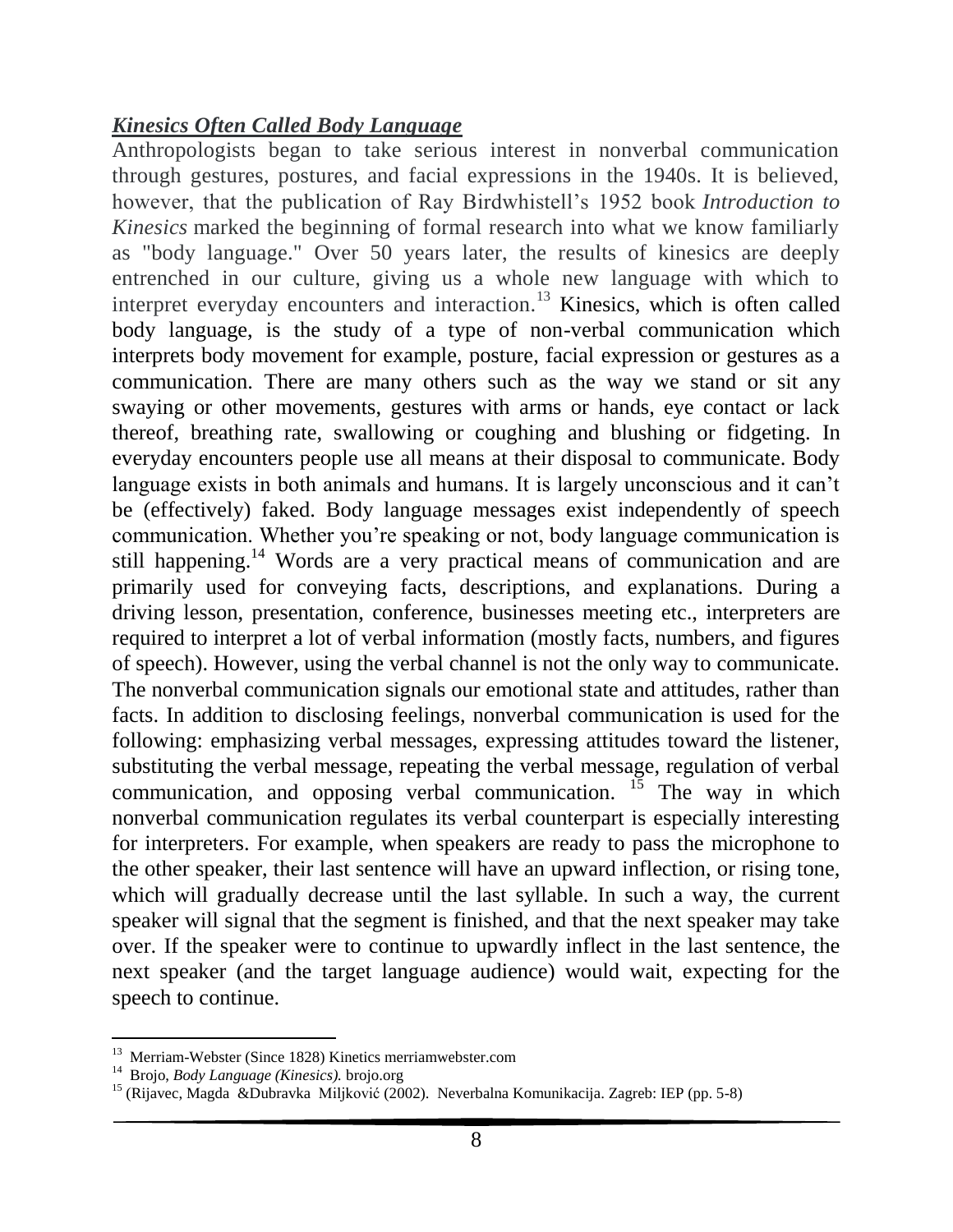The majority of people (including speakers, which is of great importance for interpreters) are not aware of the way they communicate nonverbally. Frequently, the unconscious interpretation of a speaker's nonverbal signals is termed 'intuition'. Listeners do not know how they came to a certain conclusion, especially if the verbal message was incongruent with the nonverbal one, when in fact they were just interpreting the nonverbal messages of others. This is especially surprising considering the fact that nonverbal communication accounts for around  $60-65%$  of entire human interpersonal communication.<sup>16</sup>

#### *Posture*

Proxemics is the study of how people use and perceive the physical space around them. The space between the sender and the receiver (instructor and learner) of a message influences the way the message is interpreted. Our gestures may be articulated with the hands, arms or body, and also include movements of the head, face and eyes, such as winking, or rolling one's eyes. While the mouth is busy with word articulation, the body conveys messages with its posture, gestures, motion quality, facial expression, and does so in a structured way (analogue to the verbal one). Posture can be used to determine a participant's degree of attention or involvement, the difference in status between communicator, and the level of fondness a person has for the other communicator.  $17$  When a driving instructor tends to slouch in the passenger seat and head is tilted to one side it gives the impression that they lack interest in what's going on and are bored. Those who sit bolt upright portrays a very formal approach. One of the most basic and powerful body-language signals is when a person crosses his or her arms across the chest and this may be interpreted as defensive. This can indicate that a person is putting up an unconscious barrier between themselves and others. Posture is understood through such indicators as direction of lean, body orientation, arm position, and body openness. An upright but relaxed posture is best to avoid back strain and doesn't overpower the pupil. The fingers casually intertwined are best avoided because when the hands become sweaty on hot day you may be unable to release them quickly enough to intervene in the event of an emergency such as correcting the steering. Some researchers put the level of non-verbal communication as high as 80% of all communication. A more realistic figure would be around 50-65%.

l

<sup>16</sup> Burgoon, Judee, K. (1994) *Non-verbal signals.* In Knapp, Mark, L. Gregory, R. Miller (eds.) Handbook of Interpersonal Interpretation (2<sup>nd</sup> Ed.) Thousand Oaks: Sage, 229-285).

 $17$  Knapp & Hall, 2007, p.8.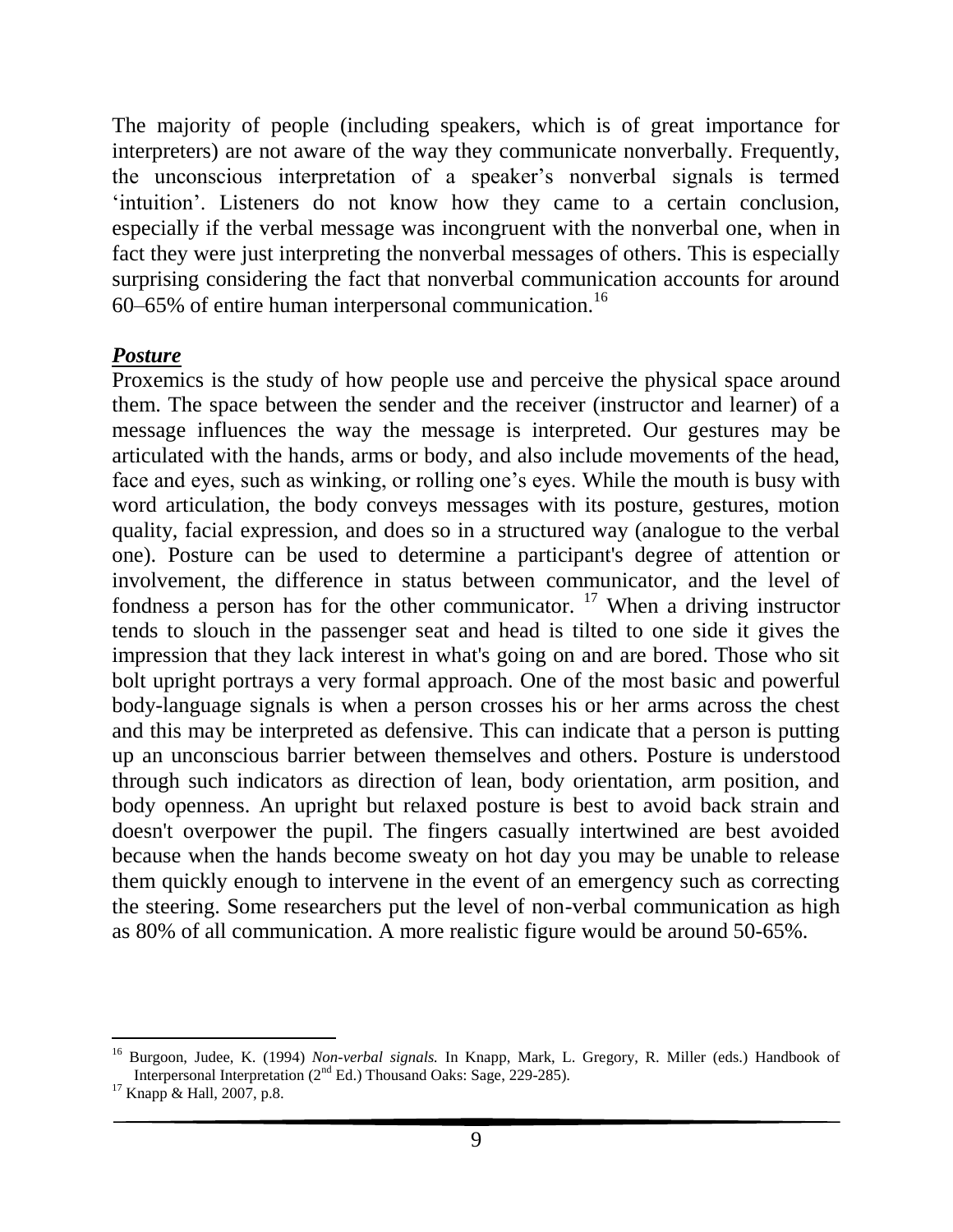That's exactly what *Mehrabian* <sup>18</sup> discovered in his study on communication. He found that only 7% of communication comes from spoken words, 38% is from the tone of the voice, and 55% comes from body language. Good body language can enhance a pupil's ability to learn. *Orton, J.* (2007), <sup>19</sup> states that:

# *"The spontaneous use of gestures plays a significant role in natural learning processes, assisting the learner to grasp concepts, develop skills, and store new knowledge in any field".*

Unfortunately, despite its importance, body language is one of the most commonly overlooked methods of communication, particularly by new and existing driver trainers. Poor body language suggests that the teacher or trainer is uncomfortable teaching his pupil(s), is disengaged and does not consider their role as important. As a result, this can lead to a student lacking confidence in their trainer's ability and undermining their authority, disengaging with the lesson content and not taking their lesson seriously, all of which are major problems in the learning process and environment. Because of this, it is vital that trainers are aware of their body language so they can prevent themselves from displaying these elements of poor (bored) body language. Also, by recognizing the learner's body language, trainers are able to judge the level of engagement that each pupil presents. The body language of an engaged learner will be very similar to the positive body language that they would display with good posture, eye-contact and a warm facial expression, all being positive signs of kinesics.  $20$ 

# *Many Types of Body Language*

In addition to the spoken word, humans use other means of communication, such as voice quality and tone, proximity to the listener, pauses, physical appearance, and body motion. Consider how you speak and the various gestures and body language you use during driving lessons especially when emphasizing an important learning point. Examples might be "talking with your hands", nodding in agreement, or moving your head from side-to-side etc. It's important not only to interpret your pupil's body language to formulate how he/she is "thinking" but that of your own to ensure that you're not sending out the "wrong message" which may have a negative and off-putting effect.

l <sup>18</sup> Albert Mehrabian & His 7%-38%-55% Rule.

<sup>&</sup>lt;sup>19</sup> P 16. Kinesics. Nonverbalcommunication715.wordpress.com

<sup>&</sup>lt;sup>20</sup> Non-Verbal Communication. 715. Wordpress.com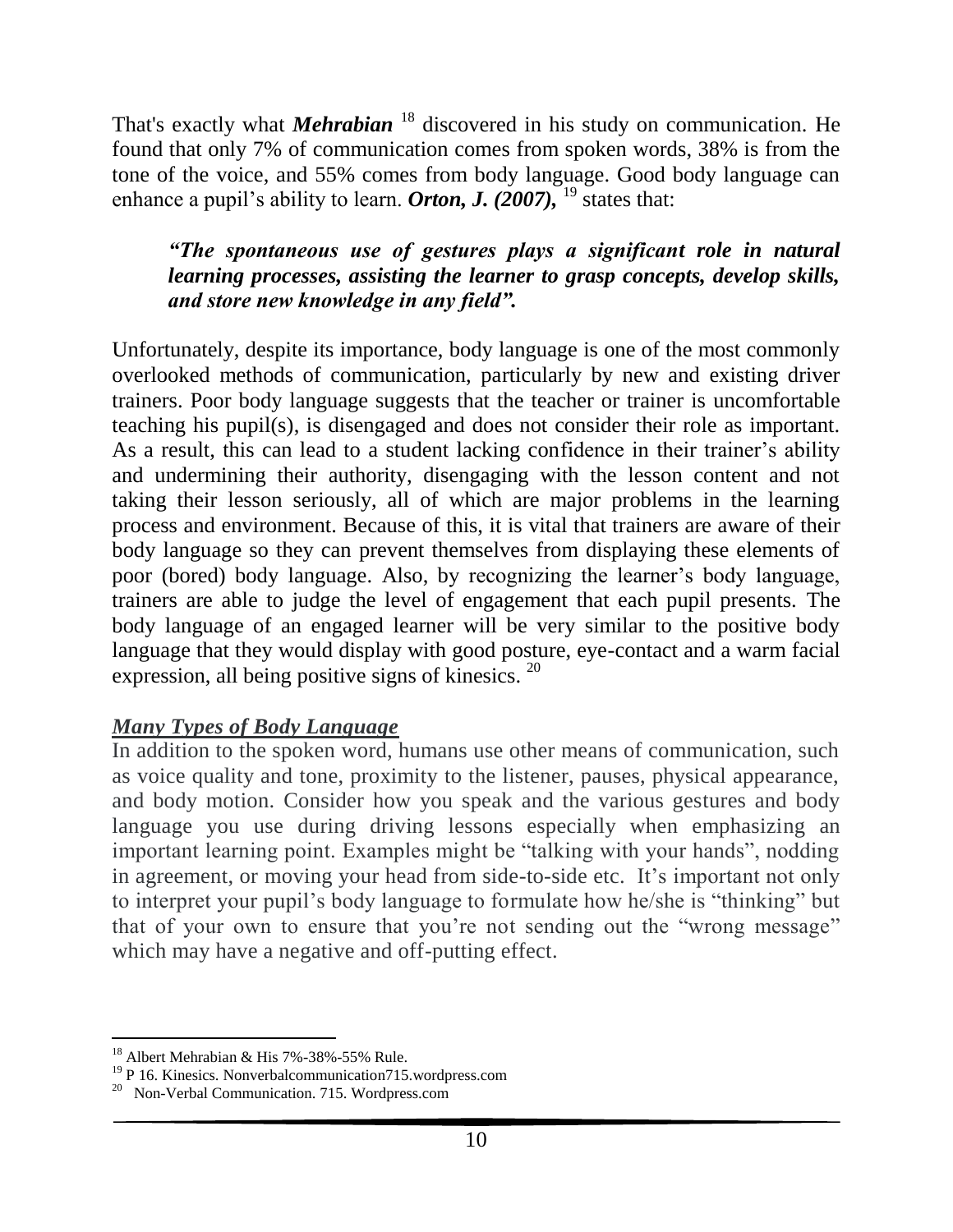One of the most famous speeches of all time is Abraham Lincoln's *"Gettysburg Address*." Its 272 words continue to inspire 150 years after they were spoken. No one had the slightest idea of Lincoln's movements or voice tones. The study of kinesics-body motion is an important part of nonverbal communication. Since nonverbal communication is largely subconscious, it is also more sincere than the verbal one which is under conscious control of the speaker. While translators rely solely on verbal information to transcode meaning into the target language, interpreters use a wider variety of information coming from the speaker. Although meaning produced via body motion is not isolated and relies on context, simultaneous and consecutive interpreters can use knowledge of kinesics to improve their skills. In simultaneous, interpreters cannot use their own kinesic behaviour to produce meaning but the way they position their body influences their physiology, mood, attitude, and stress levels. Additionally, they use verbal and paralinguistic means to interpret extra-linguistic elements used by the speaker. In consecutive, interpreters actively produce meaning with their own kinesic statements, making an immediate impression on the listeners. As public speakers, they signal personal confidence and mood via facial expressions, eyecontact, arm movement, posture, and gesturing.  $21$  In the age of virtual data and images, as well as the different audiovisuals, people are looking for more accessible means of communication besides the spoken words. Humans communicate not just through verbal language, but through other means such as gestures, signs, eye looks and many others (art, dress, music…). There are many types of body language for example, aggressive body language, bored body language, confident body language, emotional body language, defensive body language, trustworthy body language etc. Faking body language is possible but not for long because when you predict something that does not represent you, your body will reveal it by showing contradictory actions. Just like former President Bill Clinton and the Monica Lewinsky scandal, experts knew he was lying by interpreting his unconscious body movement that displayed lying. <sup>22</sup>

#### *Mehrabian's Rule*

Professor Albert Mehrabian has pioneered the understanding of communication since the 1960s. Aside from his many and various other fascinating works, Mehrabian's research provides the basis for the widely quoted and often much over-simplified statistic for the effectiveness of spoken communications.

 $\overline{a}$ <sup>21</sup> Helena Markovic (2017) *Kinesics and body language in simultaneous and consecutive interpretation.* Master's Thesis.

<sup>22</sup> Assala Mihoubi. Academic Year 2014/5. *A research paper submitted in partial fulfillment of BA Degree. Body Language in Teaching:* Case study from secondary schools in Adrar, Algeria.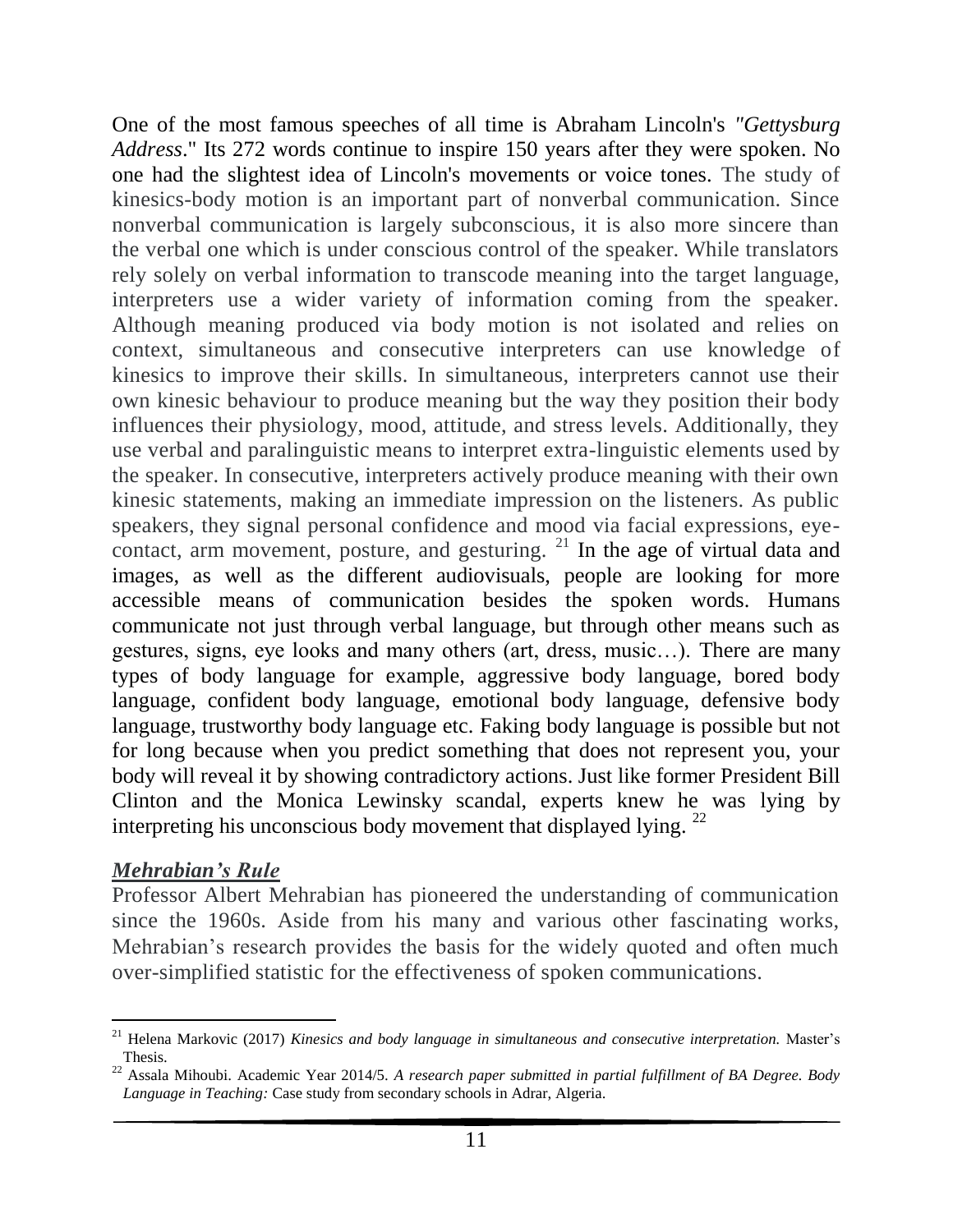The following is a more precise representation of his findings than is typically cited or applied:

 7% of meaning in words that are spoken 38% of meaning is paralinguistic – the way the words are said 55% of meaning is facial expression

However, Mehrabian did not intend the statistic to be used or applied freely for all communications and meanings. He provides this useful explanatory note from his own website retrieved 29 May 2009: <sup>23</sup>

*"… Inconsistent communications - the relative importance of verbal and non-verbal messages. My finding on this topic has received considerable attention in literature and in the popular media. "Silent Messages" (Mehrabian's key book) contains a detailed discussion of my findings on inconsistent messages of feeling and attitudes and the relative importance of words vs. nonverbal cues on pages 75-80".*

## *Arguments Against Mehrabian's Rule*

In the 1960s Professor Albert Mehrabian and colleagues at the University of California, Los Angles (UCLA), conducted studies into human communication patterns. When their results were published in professional journals in 1967, they were widely circulated across mass media in abbreviated form. Because the figures were so easy to remember, most people forgot about what they really meant. Hence, the myth that communication is only 7 percent verbal and 93 percent nonverbal was born. And we have been suffering from it ever since. The fact is Mehrabian's research had nothing to do with giving speeches, because it was based on the information that could be conveyed in a single word. There are those who say Mehrabian's 7-38-55 Rule: is a farce and this is actually stated by Mehrabian himself on his website. In an article by Philip Yaffe entitled: *The 7% Rule, Fact, Fiction, or Misunderstanding, he states:*

*The 7 percent rule is a pernicious myth. He debunks the notion that in an oral presentation, what you say is considerably less important than how you say it.*

 $\overline{a}$ <sup>23</sup> Nagesh Belludi (4 Oct. 2008) *Albert Mehrabian's 7-38-55 Rule of Personal Communication*. rightattitudes.com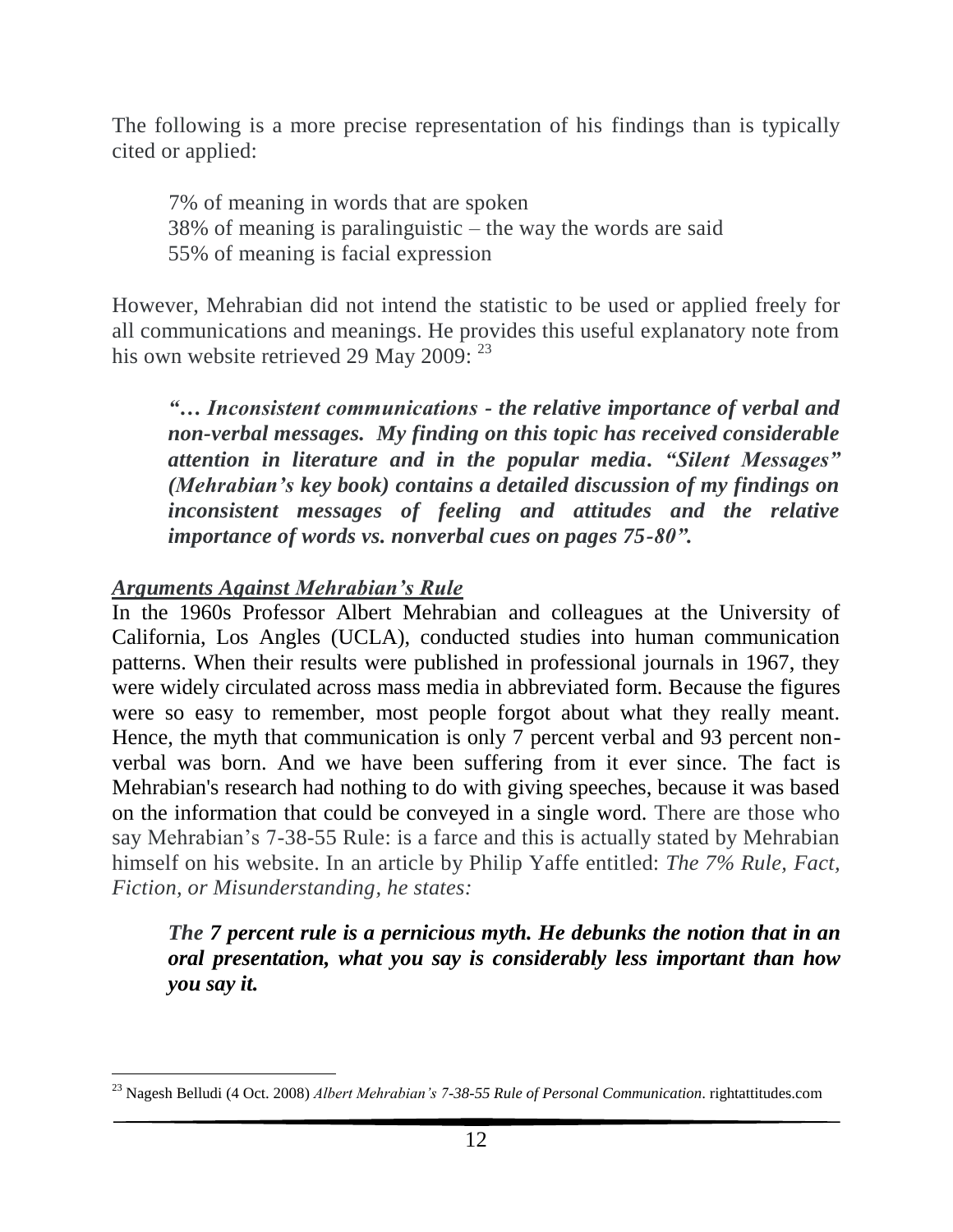*He rejects the claim that content accounts for only 7 percent of the success of the presentation, while 93 percent of success is attributable to nonverbal factors, i.e. body language and vocal variety. The myth arises from a gross misinterpretation of a scientific experiment. It needs to be put to rest both for the benefit of presenters and the sake of scientific integrity. <sup>24</sup>*

Yaffe follows on with his argument and adds:

*"Have you ever heard the adage that communication is only 7 percent verbal and 93 percent non-verbal, i.e. body language and vocal variety? You probably have, and if you have any sense at all, you have ignored it. There are certain "truths" that are prima face false. And this is one of them. Asserting that what you say is the least important part of a speech insults not only the intelligence of your audience, but your own intelligence as well. The whole objective of most speeches is to convey information, or to promote or defend a point of view. Certainly, proper vocal variety and body language can aid the process. But by their very nature, these ancillary activities can convey only emphasis or emotion. The proof? Although today we presumably live in a visual world, most information is still promulgated in written form, where vocal variety and body language play no role. Even the "interactive" Internet is still mainly writing. The vast majority of people who surf the Internet do so looking for texts, with which they may interact via hyperlinks, but it is still essentially text. Likewise with a speech, if your words are incapable of getting your message across, then no amount of gestures and tonal variations will do it for you. You are still obliged to carefully structure your information and look for "le mot juste" (the best words or phrases) to express what you*  want to say".<sup>25</sup>

#### *Gestures – 5 Types*

We all gesture from time to time and our intention is to communicate meaning. Our gestures may be articulated with the hands, arms or body, and also include movements of the head, face and eyes, such as winking, nodding, or rolling one's eyes. *(Remember how the Metropolitan Police (GB) 'Noddy' bikes got their name back in the 60s).* The boundary between language and gesture, or verbal or nonverbal communication, can be hard to identify. Proxemics is the study of how people use and perceive the psychical space around them.

l <sup>24</sup> *The 7% Rule – Fact, Fiction, or Misunderstanding*. Ubiquity, Vol. 2011 Issue October, October 2011.

<sup>25</sup> *The 7% Rule – Fact, Fiction, or Misunderstanding*. Ubiquity, Vol. 2011 Issue October, October 2011.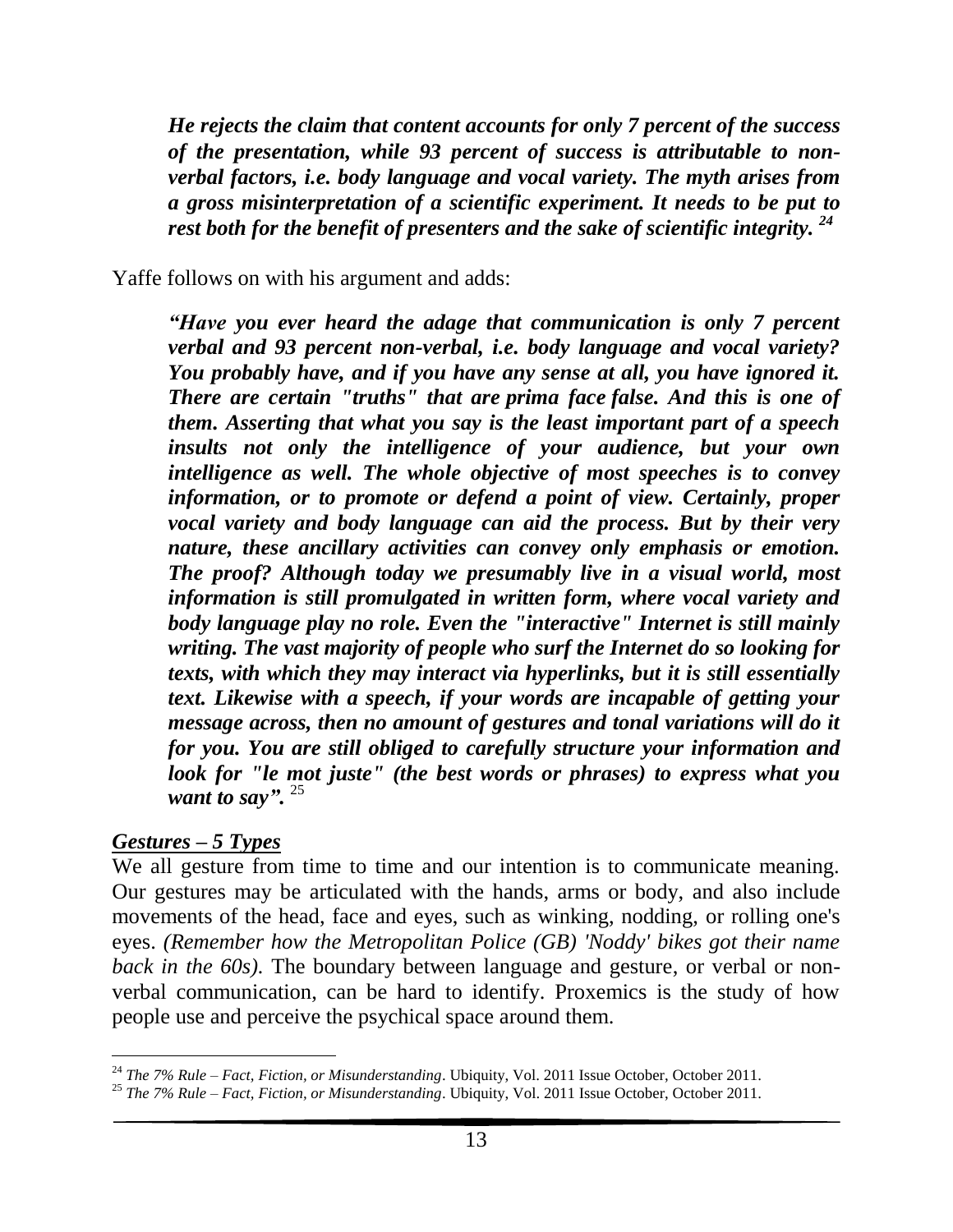The space between the sender and the receiver (instructor and learner) of a message influences the way the message is interpreted. When another driver extends a courtesy, to you or your pupil, do you acknowledge it with a nod, smile or raised hand*?* As driving instructors we meet people from many different cultures and a single emblematic gesture can have a very different significance and meaning in different cultural contexts, ranging from complimentary to highly offensive. <sup>26</sup>

*Ottenheimer <sup>27</sup> (2007),* and psychologists *Paul Ekman and Wallace Friesen* suggested that gestures could be categorized into five types: emblems, illustrators, affect displays, regulators and adaptors.

*Emblems* are gestures with direct verbal translations, such as a goodbye wave.

*Illustrators* are gestures that depict what is said verbally, such as turning an imaginary steering wheel while talking about driving.

*An Affect Display* is a gesture that conveys emotions, like a smile or a frown.

*Regulators* are gestures that control interaction.

*An Adaptor* is a gesture that facilitates the release of bodily tension, such as quickly moving one's leg.

During a driving lesson speech is backed up by an intricate network of gestures which affect the meaning of what is said. Driver trainers should be sensitive to signals being transmitted to learners and an understanding of non-verbal signals will prove invaluable. However, mannerisms are unplanned movements repeated frequently and are carried out quite unconsciously i.e. stroking the nose or rubbing the earlobe.

## *Physical Appearance*

l

Physical appearance, and the way one manipulates it, is one of the most common ways of nonverbal communication. Clothing and various adornment signal individual's age, wealth, culture, nationality, ethnical identification, social class, marital status, etc. Choice of clothing, hairstyle, make-up, and accessories also reveals nonverbal clues about one's personality since it is a form of selfexpression.

<sup>26</sup> Morris, Desmond, *et al* (1979) *Gestures, their origins and distribution*. London. Cape.

<sup>27</sup> Ottenheimer, H. J. (2007). *The anthropology of language: an introduction to linguistic anthropology*. Kansas State: Thomson Wadsworth.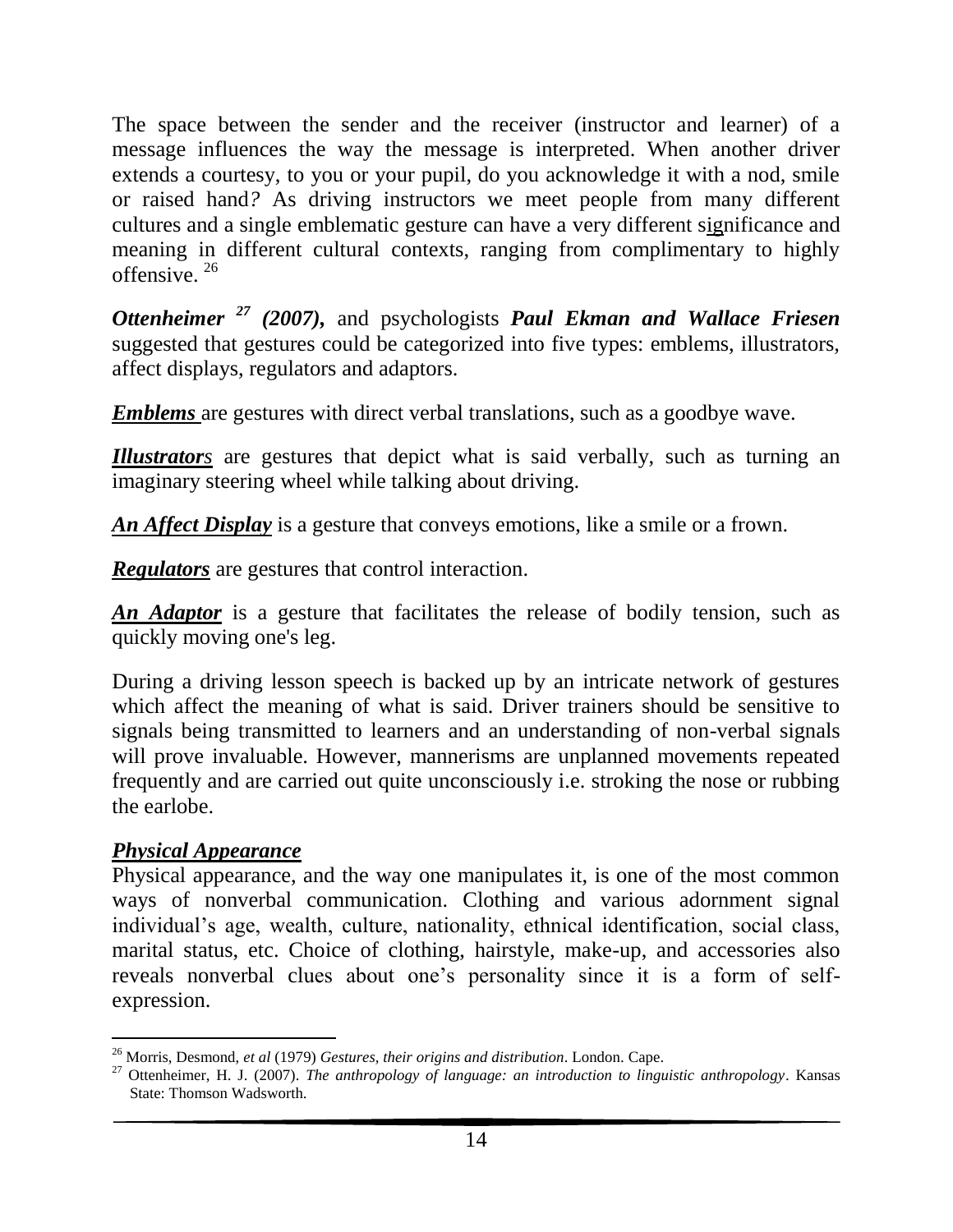The main functions of physical appearance as nonverbal communication according to **Baden Eunson** (2008)<sup>28</sup> are: protecting the wearer, protecting the environment from the wearer, an indication of sexual modesty/immodesty, an indication of leisurely life, a display of group identification, a display of wealth/status, displays of dominance/physical toughness, displays of compensation, and displays of religious affiliation. Certain appearance-related choices evoke social stereotypes (e.g. uniforms, fashionable items, and body piercings) and control one's image in interpersonal interactions, making them more predictable and therefore less stressful. The same rules apply in the field of conference interpretation – dressing up or down reveal the interpreter's personality, level of conformity, approach to work, and the casualness of the setting.

# *More Than Body Positions and Movements*

Body language is not just about how we hold and move our bodies. It potentially (although not always, depending on the definition you choose to apply) encompasses:

- How we position our bodies
- Our closeness to and the space between us and other people (proxemics), and how this changes
- Our facial expressions
- Our eyes especially and how our eyes move and focus, etc.
- How we touch ourselves and others
- How our bodies connect with other non-bodily things, for instance, pens, cigarettes, spectacles and clothing
- Our breathing, and other less noticeable physical effects, for example our heartbeat and perspiration

Body language tends not to include: the pace, pitch, and intonation, volume, variation, pauses, etc., of our voice. Arguably this last point should be encompassed by body language, because a lot happens here which can easily be missed if we consider merely the spoken word and the traditional narrow definition. Voice type and other audible signals are typically not included because they are audible 'verbal' signals rather than physical visual ones, nevertheless the way the voice is used is a very significant (usually unconscious) aspect of communication, aside from the bare words themselves.

 $\overline{a}$ <sup>28</sup> Eunson, Baden, (2008) *Communicating in the 21st Century. (2nd ed.) Australia:* John Wiley & sons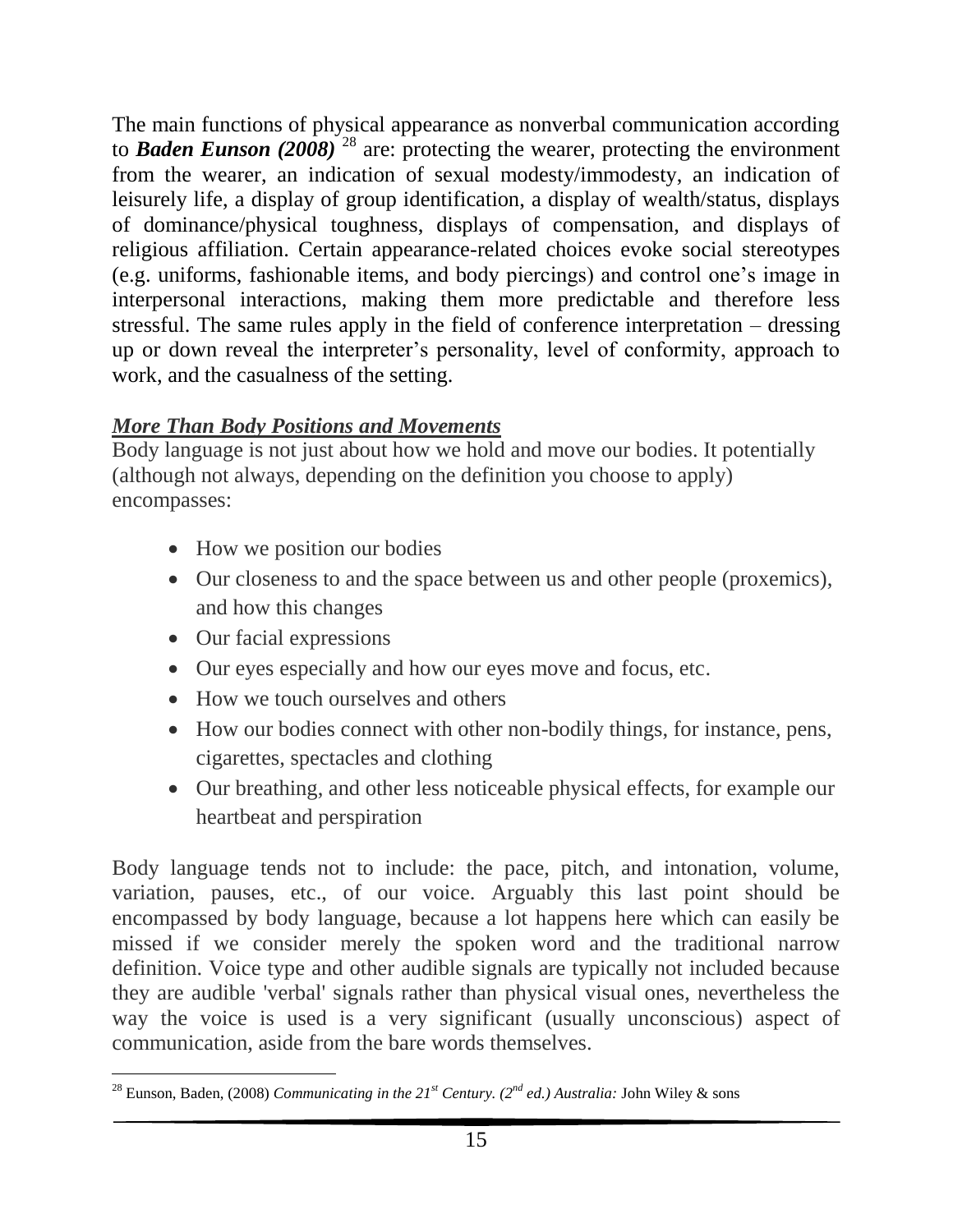Consequently, voice type is always important to consider alongside the usual factors. Similarly, breathing and heartbeat, etc., are typically excluded from many general descriptions, but are certainly part of the range of non-verbal bodily actions and signals which contribute to body language in its fullest sense. More obviously, our eyes are a vital aspect of our body language. It is said that *"eyes are the window to the soul"* and can be powerful, but not always mutual and not always reliable. Because our gaze can create an incredibly powerful experience, it's easy to project those feelings onto its objects. Beware of that and resist the feeling that you've "fallen in love" before she even opens her mouth. Eye contact is a powerful attractor and opening fundamental, but there's a human to get to know on the other side. Eye contact is an immensely powerful capability that creates better connections, keeps people honest and generally enriches relationships. With a bit of practice, you can become a master of this essential skill. <sup>29</sup> *"Love at first sight"* is apparently a real thing. Bur here's the deal: it only works on your end. Research found that men who stared at a woman for 8.2 seconds or more were far more likely to feel like they had fallen in love at first sight. On the other hand, if a man looked at a woman for 4.5 seconds or less, he was likely to not have any interest in her at all. There's just one problem: the woman did not reciprocate the mens amorous feelings. It was all in the man's head. The lesson here is that eye contact can be powerful, but not always mutual and in the case of this study,  $30^{\circ}$  not always reliable. Reactions to other people's eyes - movement, focus, expression, etc - and their reactions to our eyes - contribute greatly to mutual assessment and understanding, consciously and unconsciously. With no words at all, massive feeling can be conveyed in a single glance. The metaphor which describes the eyes of two lovers meeting across a crowded room is not only found in old romantic movies. It's based on scientific fact - the strong powers of non-verbal communications.<sup>31</sup> These effects - and similar powerful examples - have existed in real human experience and behaviour for thousands of years. The human body and our instinctive reactions have evolved to an amazingly clever degree, which many of us ignore or take for granted, and which we can all learn how to recognize more clearly if we try. Our interpretation of body language, notably eyes and facial expressions, is instinctive, and with a little thought and knowledge we can significantly increase our conscious awareness of these signals: both the signals we transmit, and the signals in others that we observe.

l

<sup>29</sup> *The Science of Eye Contact Attraction. Art of Charm.* theartofcharm.com

<sup>30</sup> Eye Contact Attraction. *Does smiling really make you less attractive? A rebuttal to the well-known psychological study*. *The Science of Eye Contact Attraction. Art of Charm.* theartofcharm.com

<sup>31</sup> Lynette Barnard. *Aro-Healing: Touching Lives – Theories, Techniques and Therapies. The techniques and therapies of Aro-healing.* Vol. 1.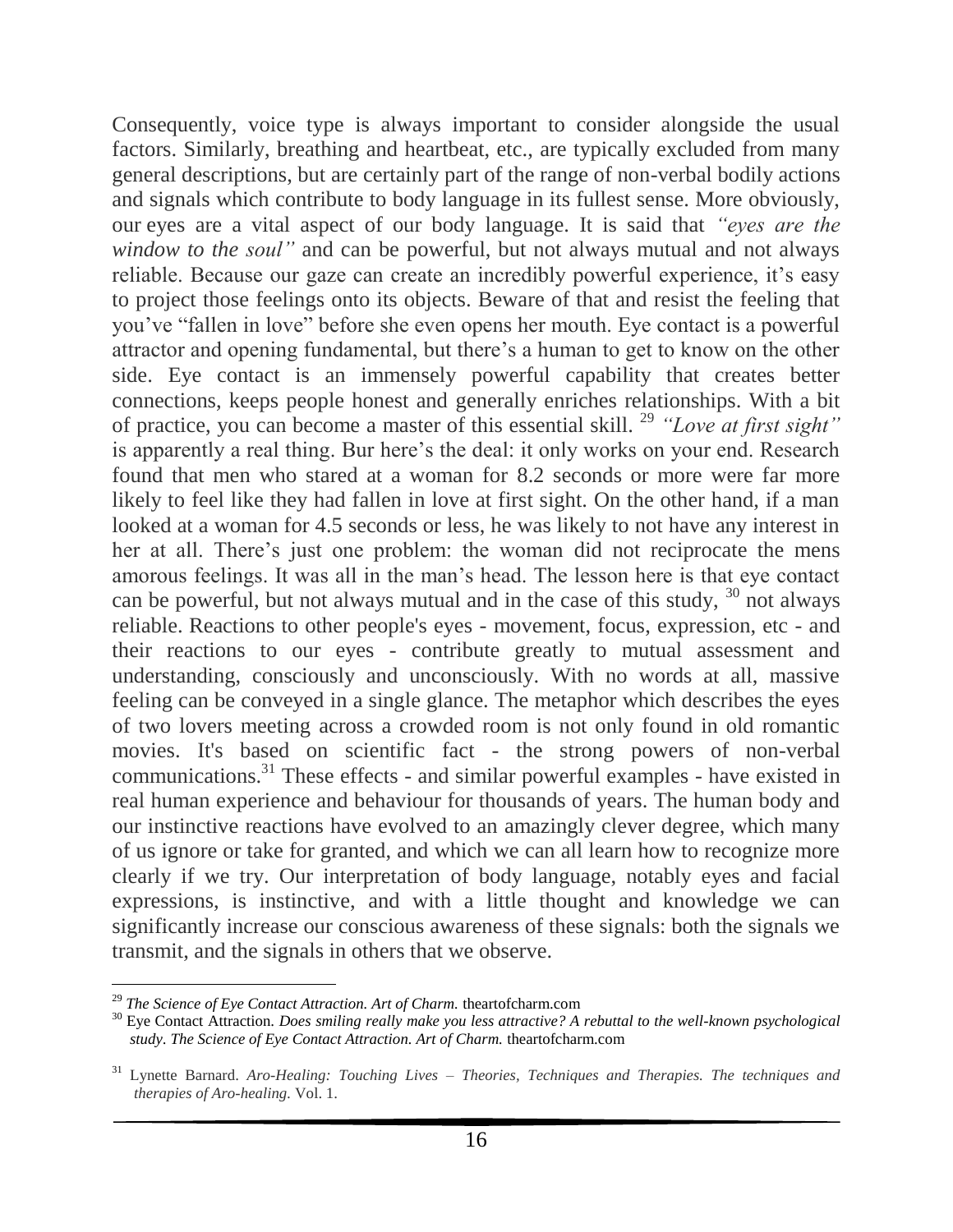Doing so gives us a significant advantage in life - professionally and personally in our dealings with others. Understanding non-verbal communication well is not just reading the signals in other people. Importantly, understanding body language enables better self-awareness and self-control too. We understand more about other people's feelings and meanings, and we also understand more about these things in ourselves. When we understand non-verbal communication we become better able to refine and improve what our body says about us, which generates a positive improvement in the way we feel, the way we perform, and what we achieve.  $32$ 

# *Proxemics* <sup>33</sup>

The notion of personal space was introduced by anthropologist *Edward T. Hall,*  (1966) who created the concept of Proxemics.<sup>34</sup> Proxemics is the study of how people use and perceive the physical space around them.

The space between the sender and the receiver (instructor and learner) of a message influences the way the message is interpreted. Hall describes the interpersonal space in non-verbal communication that may be divided into four main categories as:

*Intimate* (1.5 feet), embracing, touching or whispering. *Social* (4 feet), interactions between good friends or family. *Personal* (12 feet), interaction between acquaintances, and *Public space* (25 feet), interaction used for public speaking.

The distance between communicators will also depend on sex, status and social role. Driving teachers talk about personal space in the car environment. Generally, if you are closer than an arm's reach, then you are in someone's personal space. However, this space would be impossible in the confines of a small car where the space would be less than about one foot. To create more space in crowded areas such as elevators and bars, people often tense up and use their arms as protection. When in the confines of a driving school car, personal space is limited therefore it's vitally important to be conscious of and not invade the pupil's intimate space or physical comfort zone, which is regarded as about 45*/*50cms.

 $\overline{a}$  $32$  Lynette Barnard. Aro-Healing: Touching Lives – Theories, Techniques and Therapies. The techniques and therapies of Aro-healing. Vol. 1.

<sup>&</sup>lt;sup>33</sup> Proxemics is the study of human use of space and the effects of population density have on behaviour, communication and social interaction.

<sup>34</sup> Nina Brown. Centre for Spatially Integrated Social Science. Edward T. Hall. *Proxemic Theory, 1966.*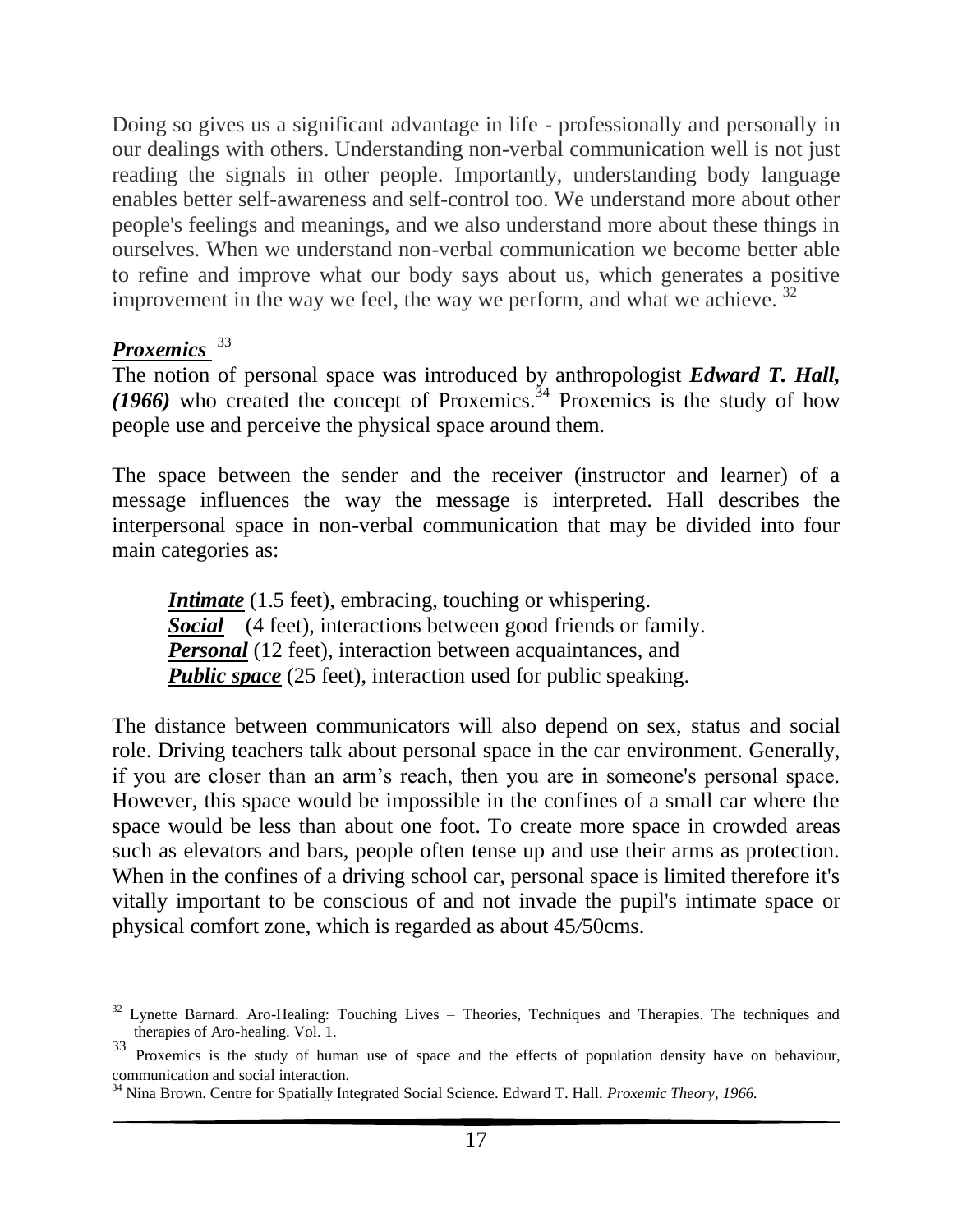However, this may not always be possible within the confines of four metal walls in a small car, although some unprofessional driver trainers may deliberately endeavour to instigate unnecessary touching or physical contact with the opposite sex for their own gratification. *Charles Darwin* <sup>35</sup> noted in his book: *The Expression of the Emotions of Man and Mammals: ...* 

*"The young and the old of* **w***idely different races, both with man and animals, express the same state of mind by the same movements".*

Studies have supported Darwin's belief to a large degree, particularly for expressions of anger, sadness, fear, surprise, disgust, contempt, happiness and caring.

## *Illustrators, Emblems & Manipulators*

American psychologists *Paul Ekman and Wallace Friesen (1969)<sup>36</sup>* divided kinesics into five wider areas considering the function of body movements and facial expression: emblems, illustrators, manipulators, regulators, and emotional expressions.<sup>37</sup> Emblems are somewhat similar to words in body language since they have a specific meaning understood by all members of a culture. Although emblems can be multicultural, i.e. understood by members of different cultures, their non-universality is still tricky. Since they are culturally variable they should be used with caution when gesturing in different parts of the world. The most famous example is probably the 'thumbs up' emblem meaning approval, liking, or agreement (adopted even in instant messaging). But in the Middle East and certain parts of West Africa and South America, this gesture (thumbs up) has an obscene and offensive meaning. Another example, with some relevance to interpreters from the USA, is the 'come here 'or the 'beckoning finger or palm' emblem (upturned palm either with one finger or all the fingers extending and retracting), which is offensive in Asia since it is used only to beckon animals. In the Philippines, using that emblem could lead to an arrest.<sup>38</sup> In the Filipino culture, the lips are used to point to something, while Americans and Europeans would use their fingers. Kisses in public are a normal way to say 'hello' or 'goodbye' to a loved one in some European countries, but in Asian cultures, these gestures are considered intimate and are often left for the privacy of one's home. It's important to be cautious when using finger gestures in some countries.

 $\overline{a}$  $35$  1809-1882, British naturalist who formulated the theory of evolution

<sup>&</sup>lt;sup>36</sup> Pancultural elements in facial displays of emotion. Science 164. (3875): 86-88.

 $37$  (Ekman & Friesen 2004).

<sup>38</sup> (Cotton 2013)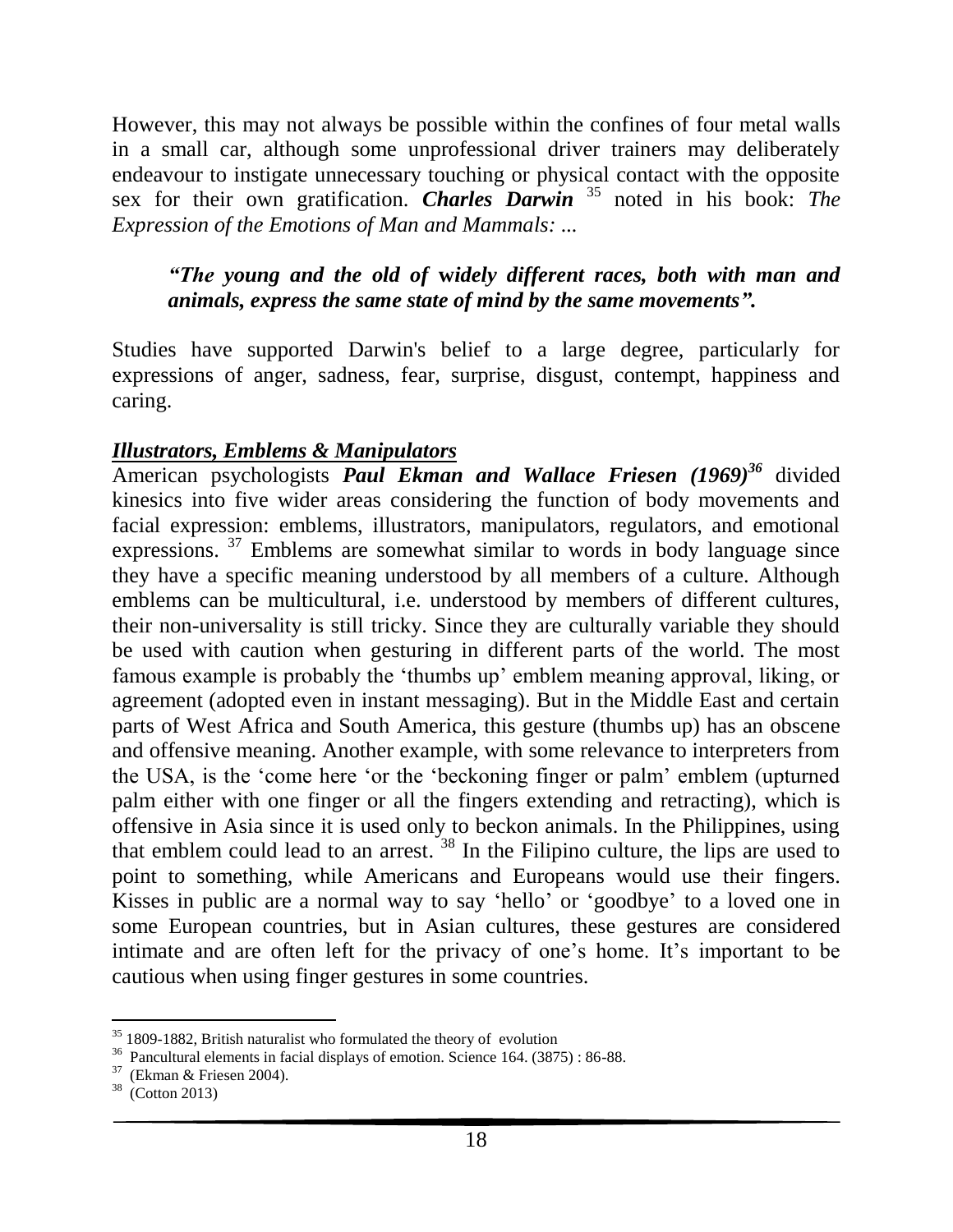On Inauguration Day 2005, George W. Bush raised his hand, with the index and little finger extended in the shape of the Texas Longhorn football team logo. Newspapers around the world expressed their astonishment at the use of such a gesture because in many Mediterranean and Latin countries, such as Argentina, Brazil, Colombia, Cuba, Spain, Italy and Portugal, to make this sign at someone is to tell them their spouse is cheating on them.  $39$  Here are the various meanings of joining the thumb and index finger to form a ring:

> This is a positive sign in the US, meaning "OK". In France and Germany, this signals "zero" or "nothing". In Japan, this means "money "if you're in a professional setting. In some Mediterranean, Arabic and Latin American countries, this gesture is an obscenity.

Normally, sticking out your tongue is considered an insult. It shows contempt for what one person said or did to another. In Western culture, we learn from a very young age that this gesture is unacceptable and, whatever you do, do not stick out your tongue at your parents however, in Tibet, sticking your tongue out functions both as a greeting and a sign of respect. In sharp contrast, the Maori people of New Zealand has historically used this gesture as part of a war chant preceding battle contrived to intimidate the enemy, it signifies strength and ferocity. Illustrators are movements which illustrate the verbal message, often to emphasize or even contradict that which is being said. For example, while describing a colleague's work ethic you disagree with, you might shake your head left-to-right or roll your eyes. Likewise, a fisherman may use hand gestures to indicate the size of a fish he caught. *(Like the one that got away Ed.)* Unlike emblems, illustrators usually do not have stand-alone meaning, and depend on the speaker's involvement with the process of speaking. *Ekman* notes that they serve *"a self-priming function, helping the speaker get going or get through a difficult to explain thought",* meaning that the interpreter will be left having to interpret illustrator movement into a verbal message. Manipulators (initially termed "adapters") by *Ekman and Friesen* are touching movements which indicate internal states, positive or negative, and can be directed to the self, other, or objects. Use of manipulators is usually subconscious, usually resulting from feelings of anxiety, nervousness, and lack of control *(Ekman (2004).*

l <sup>39</sup> Sophie Thompson August 2017. Virtual Speech. *Cultural differences on body language to be aware of.*  virtualspeech.com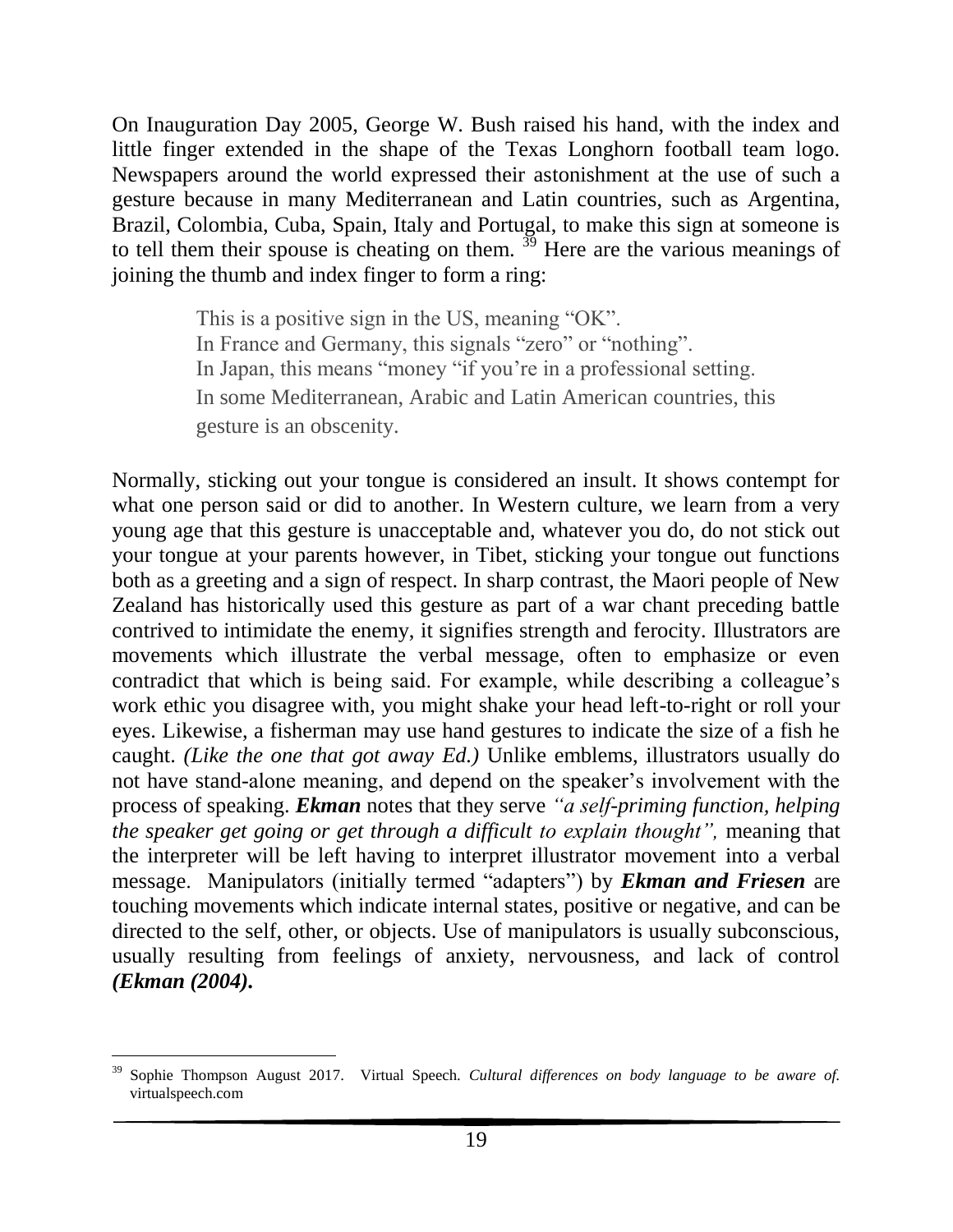Self-touching provides comfort in such situations, although some manipulators may be used as a habitual activity. According to *Hans and Hans,* <sup>40</sup> most common touching behaviours are: scratching, twirling hair, fidgeting with fingers or hands, coughing and throat clearing. They also note that smart phones have become a common manipulator since they help to reduce anxiety. Speakers often use manipulators because public speaking is one of the major causes of anxiety, as is simultaneous interpretation. Regulators are movements which regulate the flow of speaking and listening between two or more participants. They tell the listener to wait longer, hold that thought, pay attention, to talk now, etc. They tell the speaker to hurry up, to repeat, to elaborate, to be less boring, and to give others a chance to speak,  $etc.<sup>41</sup>$  These movements indicate our intentions which we often communicate via nodding, eye-contact, and a difference in body position. Although eye movement is studied as a part of kinesics, it also has its separate branch of study named oculesics which studies eye behaviours in greater depth. Emotional expressions (initially termed "affect display") by *Ekman* are movements which reveal emotions to others, usually subconsciously. These include facial expressions, gestures, hand and feet movements, and posture *(Borg 2009).* <sup>42</sup> Face is the most expressive part of the body, and therefore a major communicator. Since emotion, unlike thought, is expressed externally, it is often a more reliable source of information. *Ekman* notes that:

## *"There is no involuntary signal which informs nonspecific what the person is thinking: thoughts are private, but emotions are not"***.**

Therefore, interpreters can correctly assess the speaker's emotions about a specific topic from his emotional expressions and formulate the verbal message.

#### *Other Cultural Differences*

l

The world nowadays is getting smaller, and communication between people all around the world is a must because what is going on in the world concerns everybody. Yet, we sometimes find difficulties in communicating with other people from different cultures though we may know well their language.

<sup>40</sup> Helena Markovic (2017) *Kinesics & Body Language in Simultaneous & Consecutive Interpretation.* (Master's Thesis). University of Osijek, Faculties of Humanities and Social Sciences. Dept. of English.

<sup>&</sup>lt;sup>41</sup> Ekman, Paul. (2004) Emotional and controversial non-verbal signals. In: Larrazabal Jesus, M., Miranda Luis. Perez (eds.) *Language, Knowledge and Representation. Philosophical Studies* Series, Vol 99. Dordrecht:

Springer, 39 – 47. 42 Borg (2009). *Body language - How to know what really is being said.* (2nd ed.). ptgmediapearsoncmg.com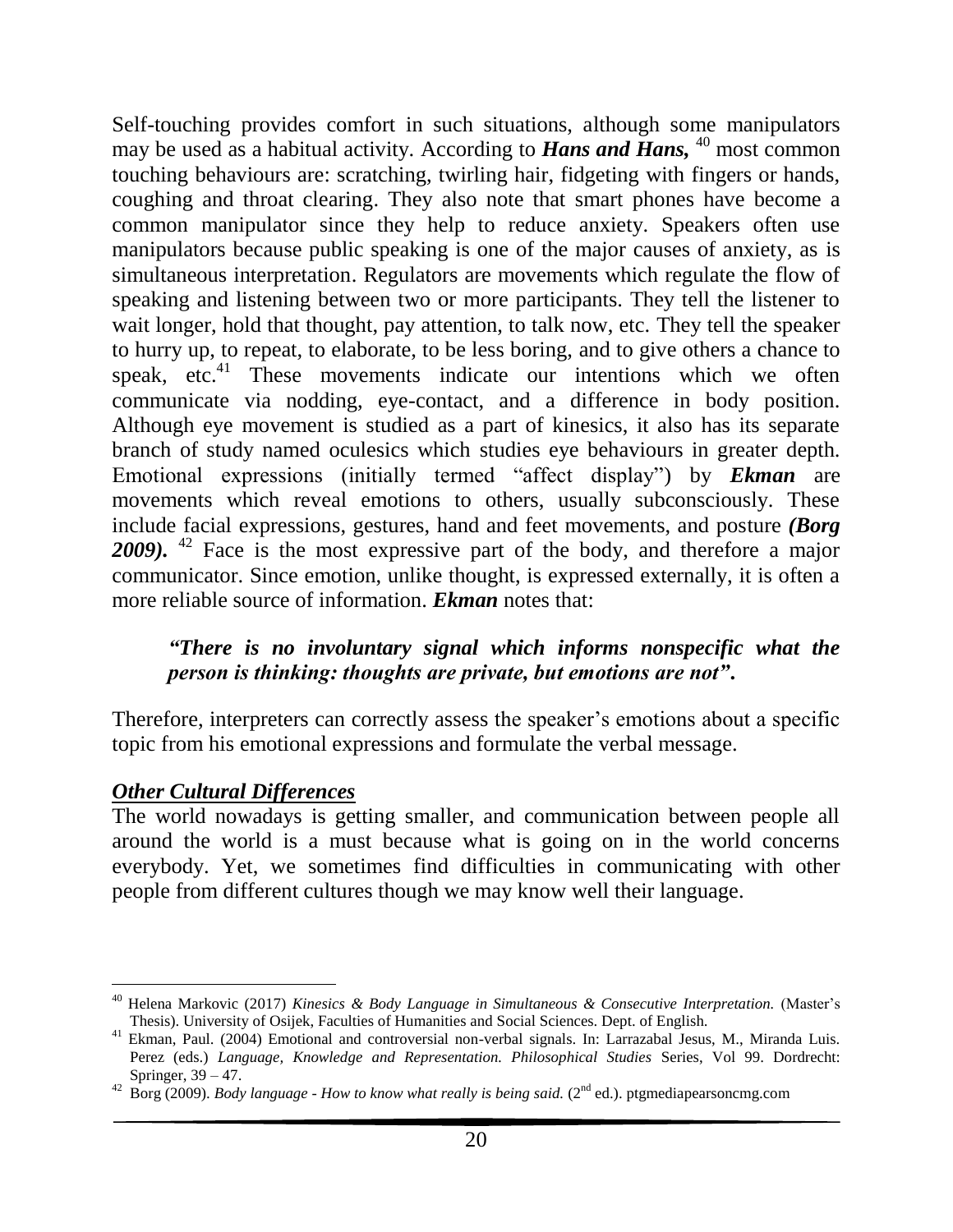People of western countries tend to focus more on body language and eye contact during face-to-face communication while, for instance, Arabs and Muslims find it disrespectful to maintain a long duration eye contact. The Japanese look at other people very little and tend to focus on the face and the neck while conversing. Gestures are also different in many places in the world. One gesture can mean something in The United States, and mean something offensive in another country. Hands and fingers are also different in use; Middle Eastern cultures prevent eating with left hands because they are reserved for bodily hygiene. Some Venezuelans may use their lips to point at things because pointing with a finger is impolite. Though we may differ in many gestures and bodily expressions, we are alike in many others, like universal facial expressions that do not change because they characterize all human beings. The differences may be due to the social customs or some religious factors in society. We have to take into consideration those differences to show respect and appreciate other cultures because people are more comfortable with those who show good manners and sincerity. <sup>43</sup>

#### *Women v Men*

l

Women are believed to use more expressive and involving nonverbal behaviours than men, and to be more skilled at sending and receiving nonverbal messages. Men are believed to be louder and more interruptive and to display more nervous disfluent behaviours. Thus, perceived gender differences correlated positively with differences reported in observational studies indicating that beliefs about nonverbal gender differences are generally accurate. In a study by *Tiljander (2008)* <sup>44</sup> on the analysis of leg postures in relation to the gender and communication situation, the results indicated that women tend to sit in closed postures or with their legs crossed, which is regarded as feminine, while men sit in wide positions with their legs spread, which is regarded masculine. However, leg positions alone were not found to be decisive in the messages communicated. Instead, leg positions remained gender-stereotypical regardless of the message communicated. Men and women seem to use different leg positions when communicating the same message. In his study on the effect of gender differences on detecting deception through non-verbal cues, **Fatt** (1998)<sup> $45$ </sup> found that men hold back leg and foot movements when lying, while women do not.

<sup>43</sup> Assala Mihoubi Academic year 2014/5. *Body language in teaching. Case study from secondary schools in Adrar, Algeria.* Ministry of Education & Scientific Research. University Ahmed Draia of Adrar.

<sup>44</sup> Tiljander, C. (2008) *Social gender norms in body language. The construction of stereotyped gender differences in body language in American sitcom Friends.* Retrieved from www.essay.se

<sup>45</sup> Fatt, J.P.T., (1998). *Debating deception through non-verbal cues: gender differences.* Equal Opportunities International. 17 (2) 1-9.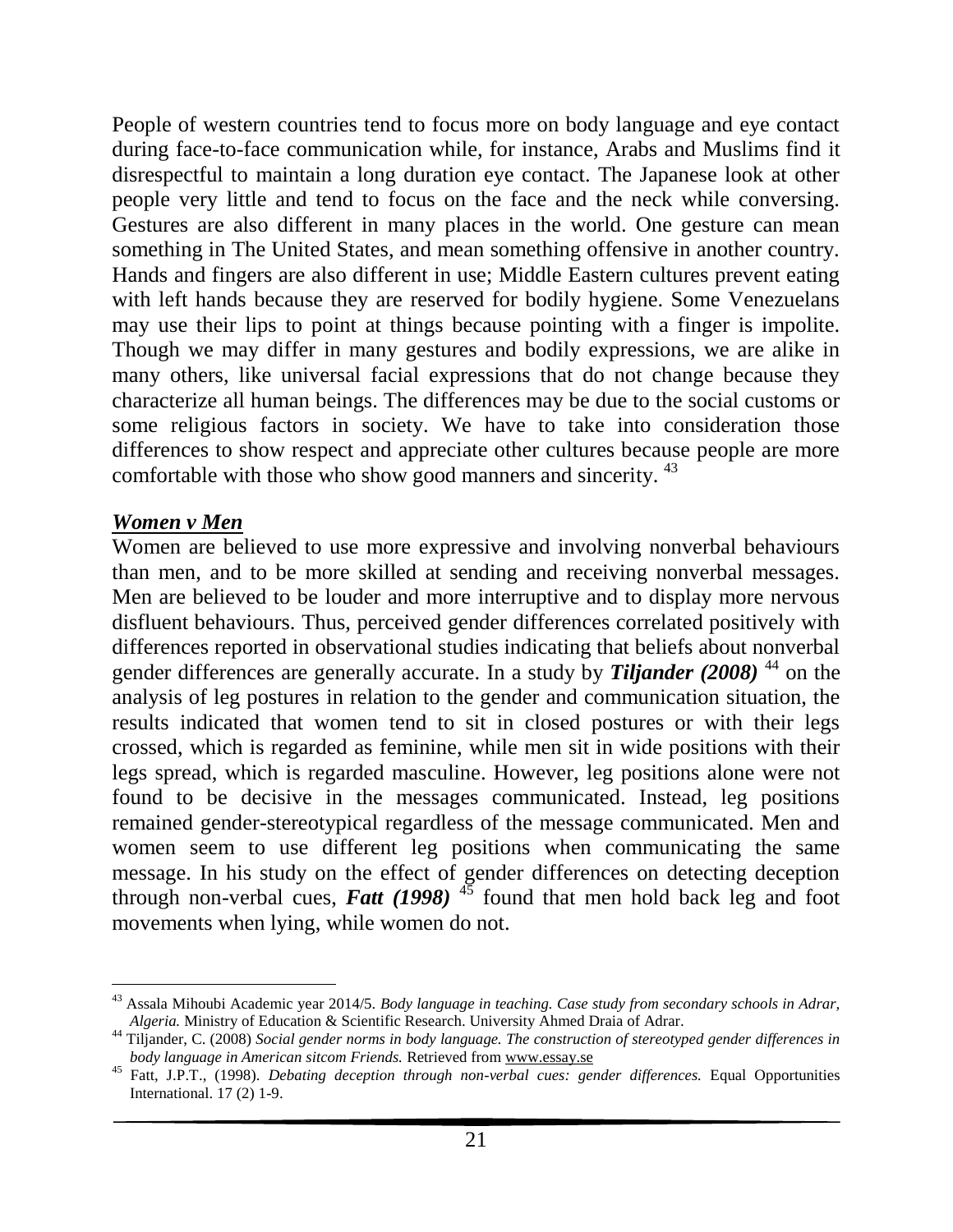Overall, women are far more perceptive than men, and this has given rise to what is commonly referred to as "women's intuition". Women have an innate ability to pick up and decipher nonverbal signals, as well as having an accurate eye for detail. This is why few husbands can lie to their wives and get away with it and why, conversely, most women can pull the "wool over a man's eyes" without him realizing it. Moreover, investigating the lateralization of processing positive facial emotions in a group of right-handed individuals, **Bourne**  $(2005)^{-46}$  found that males are more strongly lateralized than women in the perception of facial expressions.

### *Conclusion*

Nonverbal communication is present in both the everyday and professional interpreter's interactions. Unlike verbal communication it has no fixed meaning and consists of several aspects such as the way we speak, dress, and measure time, space ourselves or position our bodies. It's important for driver trainers to selfanalyze their own body language and ensure that they are not sending out the wrong signals to their clients. How they dress is only one aspect of non-verbal communication. How they sit (posture) and the proximity to the pupil must be considered. Also, driver trainers must be alert and able to decipher the non-verbal signals being sent out by their pupil. Does the pupil look bored and uninterested or looks like he'd be happier somewhere else. If so, then it's up to the trainer to adopt measures to rectify this. Kinesics looks at meaningful body movement and the way it is produced. Knowledge of meaningful body motion is also useful when interpreting the speaker's kinesics and other extra-linguistic elements, especially if the target language audience is of a different culture than the speaker. Although some authors indicate it, there is no substantial research yet to confirm link between interpreting kinesics and other visual input with the quality of the interpretation itself. Communication, after all, is no easy task, and those who strive for improvement will always look for ways to make their message simpler, their intention clearer, and their impact stronger. Teachers and driver trainers need to pay special attention to their body language because it is what makes students and pupils respond to their teaching/training and their output. Research has shown that students become bored and do not respond to the content of the lesson if the way of presenting it is poor. Effective teaching and coaching occurs when the teacher/trainer knows how to convey enthusiasm.

l <sup>46</sup> Bourne, V. J., (2005) *Lateralize processing of positive facial emotion: sex differences in strength of hemispheric dominance.* Neuropsychologia, 43 (6), 953-956.